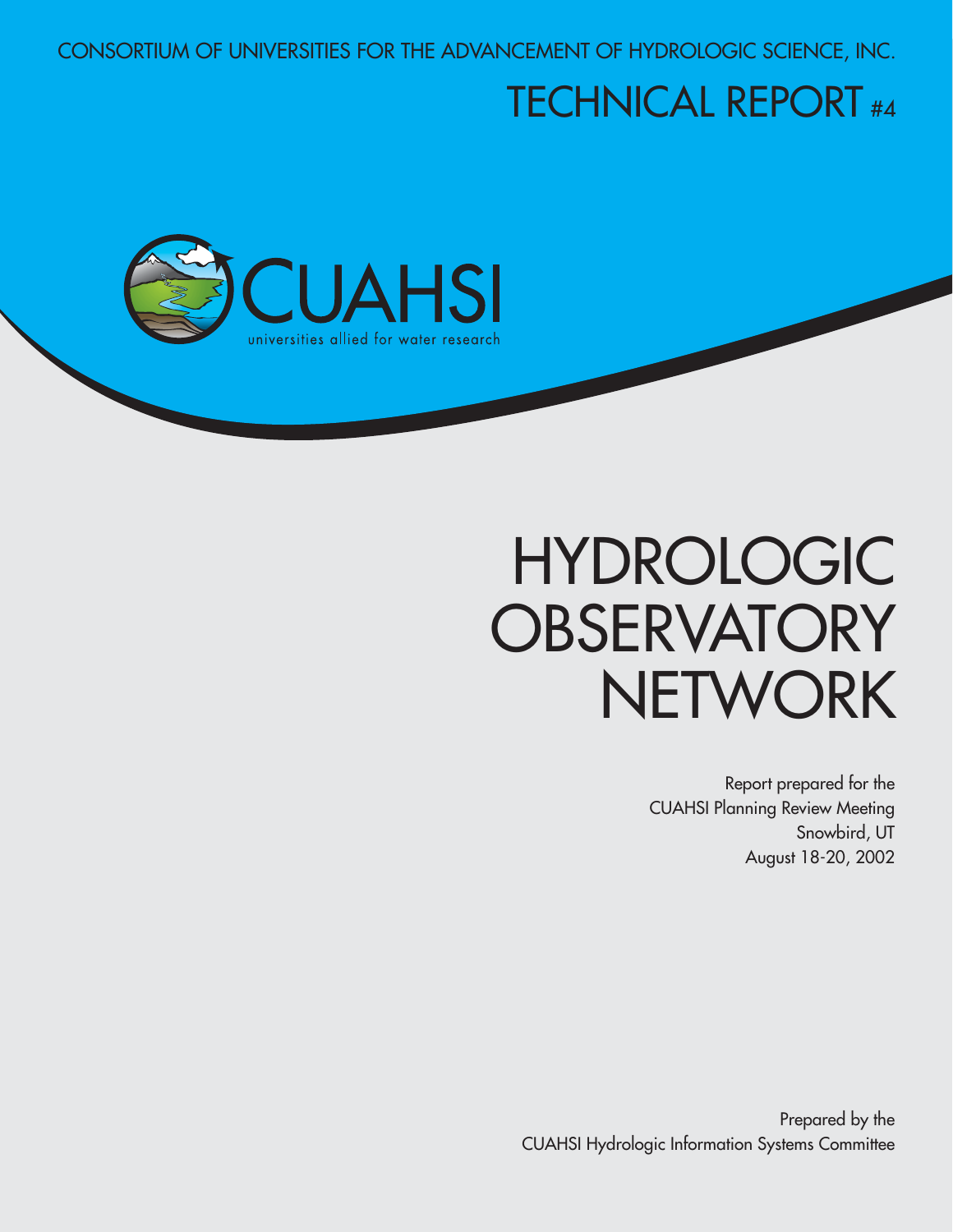#### **AUTHORS**

Larry Band (Chairman), U North Carolina Fred Ogden (Vice Chairman), U Connecticut Jim Butler, U Kansas David Goodrich, USDA-ARS Rick Hooper, CUASHI Doug Kane, U Alaska Fairbanks Berry Lyons, Ohio State U Diane McKnight, U Colorado Boulder Norm Miller, Lawrence Berkeley Lab Mark Williams, U Colorado Boulder Ken Potter, U Wisconsin Bridget Scanlon, U Texas Roger Pielke, Colorado State U Ken Reckhow, Duke U

### TABLE OF CONTENTS

| Logistics: Watershed Area, Spatial and Temporal Sampling Strategy 5 |  |
|---------------------------------------------------------------------|--|
| Interactions with Existing and Proposed Monitoring Programs 8       |  |
|                                                                     |  |
|                                                                     |  |
|                                                                     |  |
|                                                                     |  |
|                                                                     |  |
|                                                                     |  |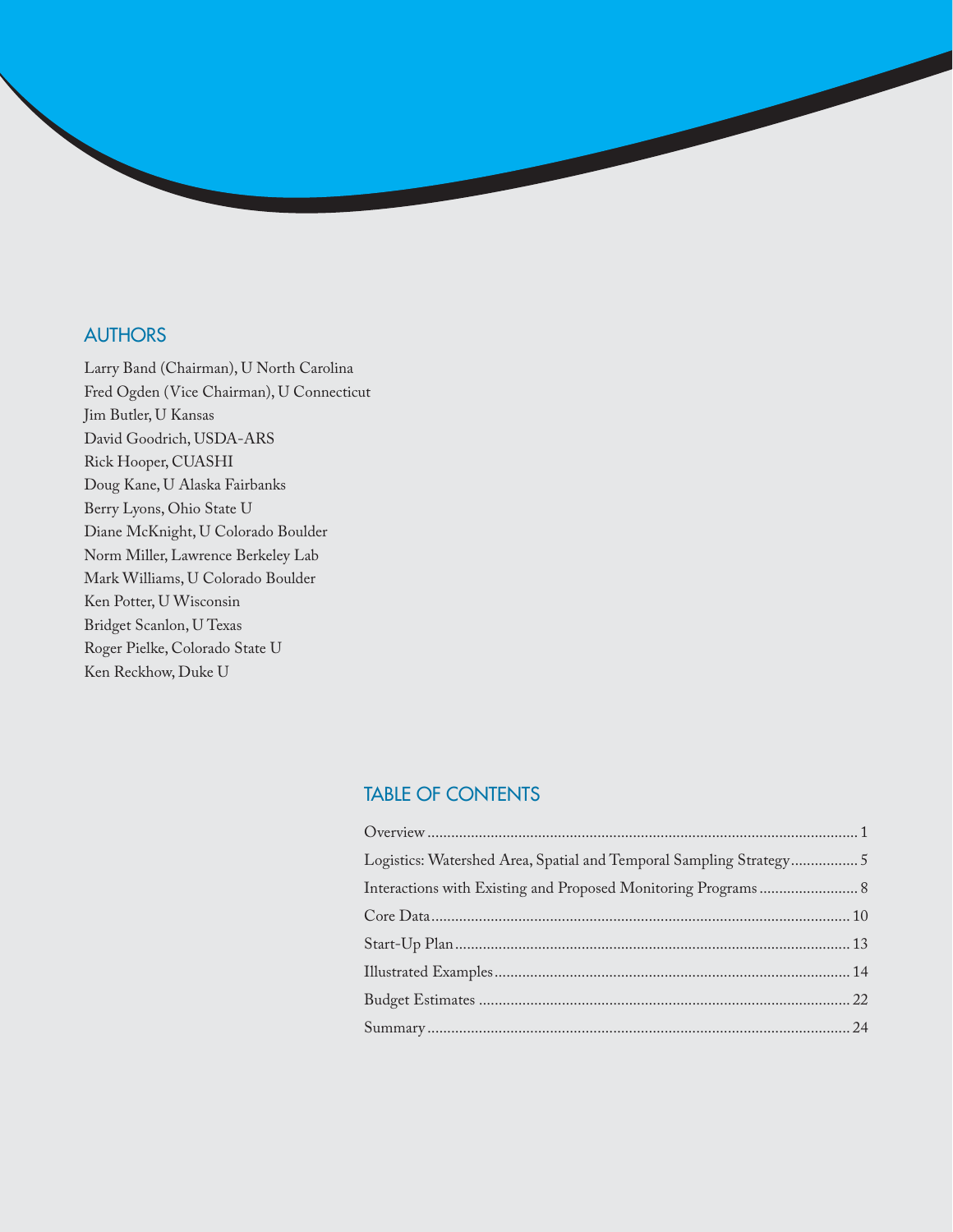### **OVERVIEW**

The establishment and operation of a network of Hydrologic Observatories (HO) is one of the activities required to realize the scientific goals of CUAHSI. The observatory network will encompass a set of regional watersheds, with a research infrastructure developed to provide spatially and temporally coordinated interdisciplinary data sets resulting from hydrological monitoring, experimentation, and characterization. The scientific understanding generated by these facilities will be critical to our ability to effectively respond to pressing hydrologic issues including sustainable freshwater supply and quality; the vulnerability of human society and natural and managed ecosystems to extreme events such as floods and droughts; and our ability to cope with change and increasing variability in the hydrologic cycle. As the next level of hydrologic research necessary to make significant progress on pressing scientific and societal questions is *integrative*, the HO network must incorporate the following four major themes:

- 1. *coupling* the water cycle with ecosystems and atmospheric, biologic, geologic, and social processes,
- 2. cross *scale* relations, from the level of soil pedons to mesoscale atmospheric systems,
- 3. *interface* behavior (e.g., land-atmosphere, saturated-unsaturated zone), and
- 4. feedbacks between *fast* response components (e.g., surface water) and *slow* response components (e.g., groundwater).

Core data generated by HO staff will be available to the scientific community, quality assured, and documented. Facilities will also be available for individual or team research by competitive proposal. An additional role of the HO will be the documentation and public dissemination of the behavior of a set of well-studied watershed systems in response to natural and human-influenced changes, including climate change, land use development, and water quantity and quality regulatory instruments. The observatories will be designed and operated to furnish information vital to answering the community's major scientific questions and advancing hydrologic theory, instrument technology, and analytical methods. This will provide much-needed case studies required to evaluate and develop integrated watershed management and policy initiatives.

In this document, the term "hydrologic" research is used to refer more broadly to the study of water, the impurities in water (hydrochemical, or water-quality aspects), and its interactions with ecosystems (ecohydrology). That is, the scope of measurements and research at HOs will be driven by biogeochemical and ecohydrological issues as much as by questions in physical hydrology.

HOs in aggregate will constitute a distributed national laboratory for hydrologic research. As such, resources will be deployed at the HOs to stimulate study where hydrologic and biogeochemical understanding of the water cycle is currently most limited. The mission of the HOs is therefore to facilitate hydrologic research by:

- Measuring hydrologic phenomena over broad spatial scales and long temporal periods.
- Creating a legacy of well-designed and documented longterm observations and experiments for use by present and future generations.
- Fostering emergent collaborations among scientists and policy decision-makers from different disciplines and agencies.
- Providing baseline data and short-term process studies for conducting major synthesis and theoretical efforts.
- Providing information for the identification and solution of societal problems. In this regard, each Long-Term Hydrologic Observatories (LTHO) should explore basin partnerships involving scientists, NGOs, public and private resource managers, and other decision-makers.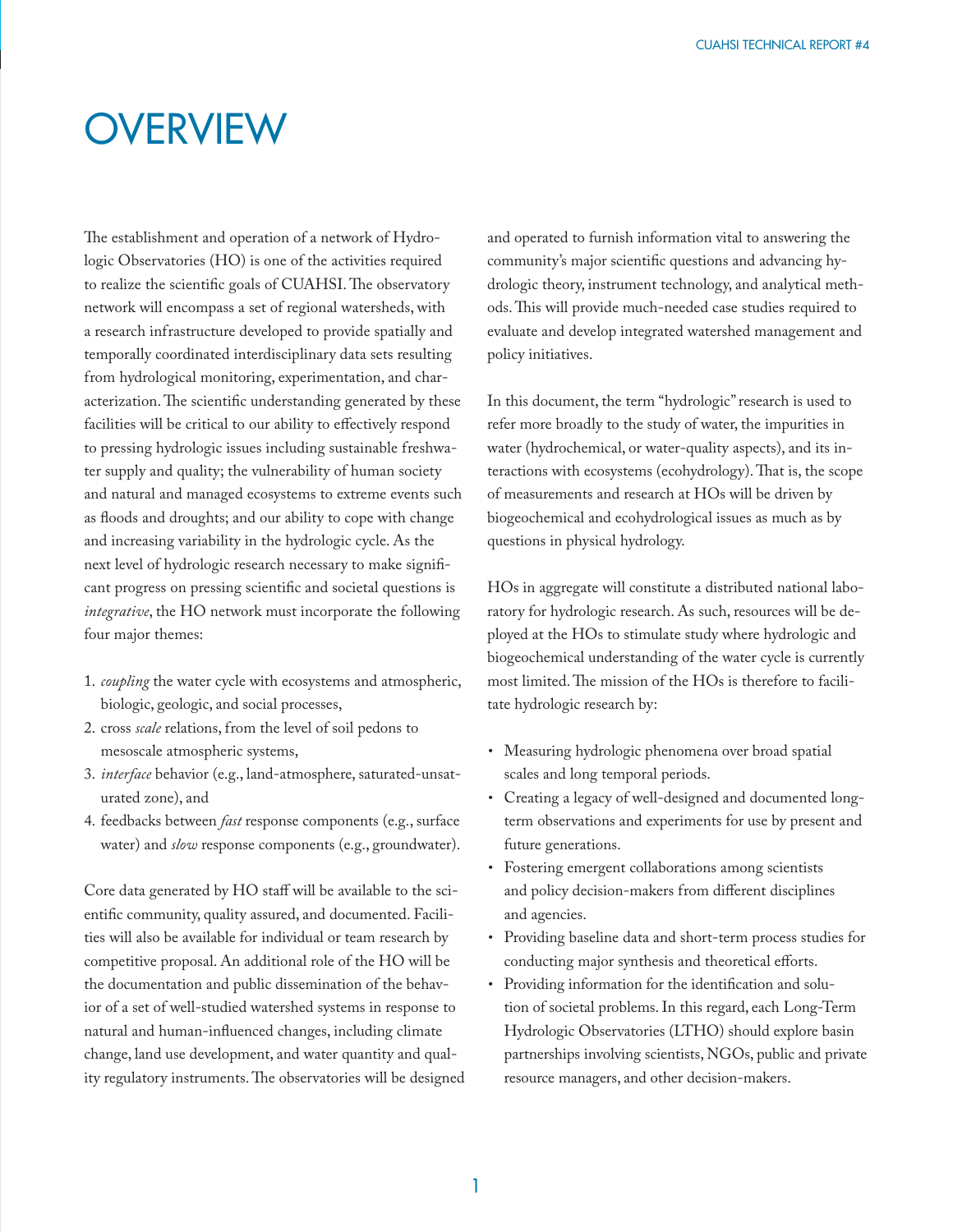### MOTIVATION FOR A HYDROLOGIC OBSERVATORY NETWORK

Human society relies on hydrologic systems for services that affect ecosystems and human health, including the provision of freshwater, flood protection, hydropower, transportation, sewage and waste disposal, and recreation. Society is currently contributing to and confronting a series of large-scale changes (e.g., land-cover change, climate change, inter-basin water transfer, NPS pollution) that affect hydrologic systems in ways that cannot be adequately predicted with current resources or state-of-the-art science. These changes are superimposed on background natural variability that has important impacts on our ability to forecast hydrologic events or differentiate human caused changes. One of CUAHSI's goals (as well as of several national and international committees) is to address cross-scale and interdisciplinary hydrologic scientific questions so that we can approach these important societal issues.

Key scientific questions that should be addressed by implementing LTHOs include:

- 1. How will natural and anthropogenic environmental changes (e.g., land-use and climate changes) affect water quality and quantity, ecosystem sustainability, and human population?
- 2. How will long-term, high-resolution hydrologic data improve management of engineered and natural systems?
- 3. How can we improve measurements and predictions of water, mass, and energy balances over a range of scales?
- 4. What are the dominant processes at hydrologic interfaces?
- 5. What interactions between hydrologic and biological systems affect ecosystem and biogeochemical patterns and hydrologic processes?
- 6. How can we transfer hydrologic measurements, model parameters, and system behavior across wide ranges of scales?
- 7. How have documented land-use and cover changes influenced hydrologic and geochemical fluxes?

8. How can we improve the prediction of hydrologic extremes (droughts and floods) at various temporal and spatial scales?

For example, a major scientific and policy question focuses on the interactions of water cycling with ecosystem processes in determining sources, transformations, and export of nitrogen to streams and coastal systems. This problem incorporates significant process scales spanning several orders of magnitude reflecting land-surface emissions; mesoscale atmospheric transport and transformation of nitrogenous compounds; wet (precipitation) and dry deposition to the land and canopy surface; land and subsurface transformations dependent on water content, carbon cycling, and microbial activity; transport within surface and subsurface flowpaths; and riparian-stream channel-hyporheic exchange. Water is a major medium, transport agent, reactant, catalyst, and solvent. Study of the existing set of research headwater catchments could integrate local water-carbon-nutrient interactions but could not incorporate land-atmosphere feedbacks, larger scale groundwater transport, mainstream channel/floodplain/ riparian feedbacks, or scaling of the processes to regional watersheds. Therefore, an interdisciplinary framework to measure and understand the space-time distribution and flux of water, nutrients, and carbon at multiple scales and within the context of anthropogenic sinks and sources is required within sufficiently large watersheds. Measurements at HOs must extend over time scales sufficiently long to capture system variability. For some processes that may be weeks or years, for others decades.

### COMPONENTS OF THE HYDROLOGIC **OBSERVATORIES**

Major new infrastructure needs to be developed to address the questions listed in section 1. This infrastructure will be operated as national facilities to support hydrologic data collection, analysis, and synthesis in a manner not feasible with current infrastructure. All data and information generated will be available to the full scientific community. The observatories will also be available for use to the full community as a research facility by competitive proposal and will include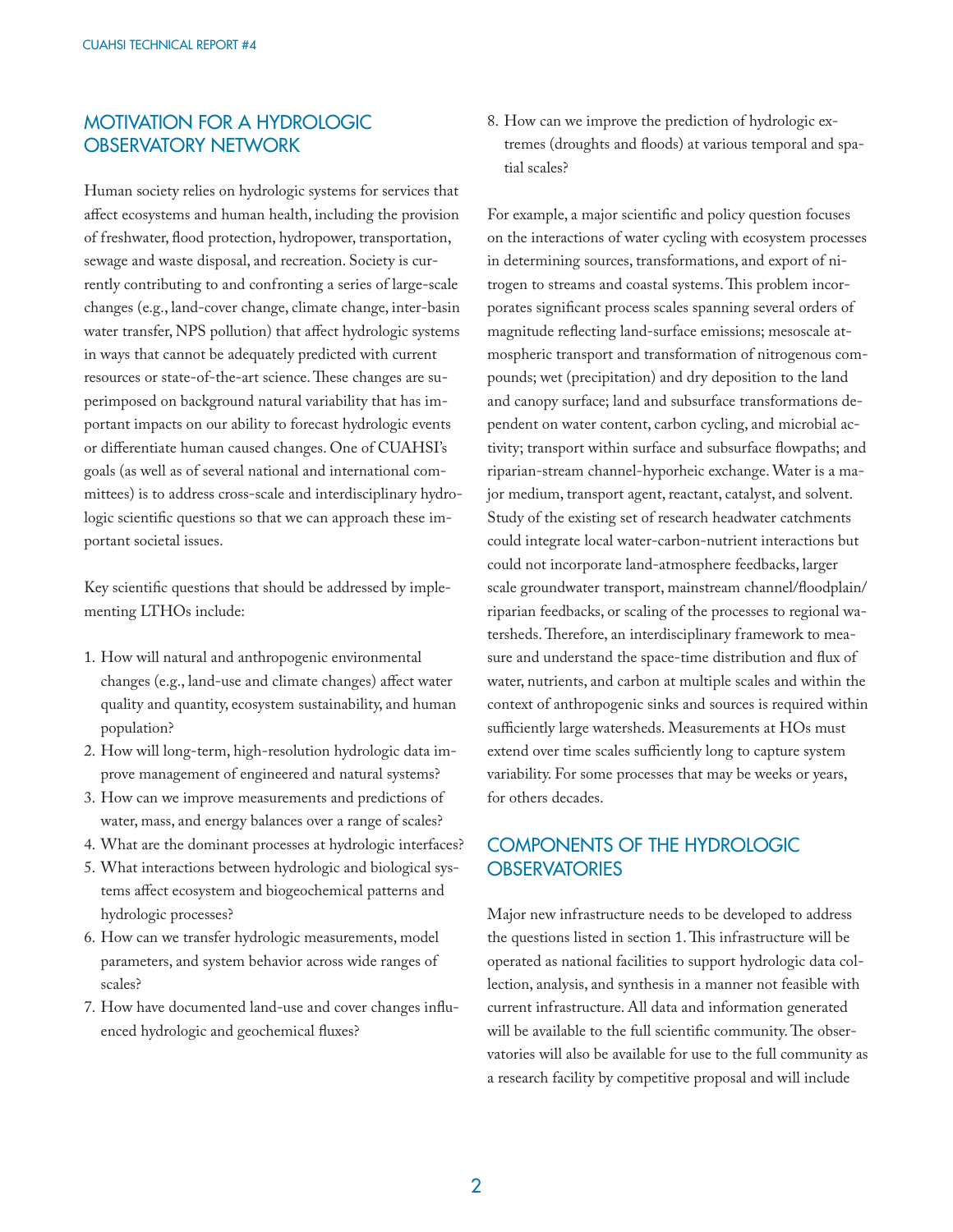- 1. Hardware: state-of-the-art and developing field and laboratory instrumentation that can provide measurement, monitoring, and analysis of basic stores, fluxes, and transformations of water and associated biogeochemical constituents within large watersheds across a spatial/temporal scale spectrum, as well as tracer and isotopic characterization of water source and residence times.
- 2. Spatial data infrastructure: characterization of watershed structure, including high-resolution topography; channel network pattern and morphology; and soil, aquifer, land use/land cover, and socioeconomic information.
- 3. Facilities to analyze and correlate data of multiple spatial and temporal scales and to integrate, manage, and disseminate information,.
- 4. The interdisciplinary environment necessary to achieve intellectual synthesis.

#### ROLES OF THE HYDROLOGIC OBSERVATORIES

The scientific objectives we seek to address focus on the water cycle and interactions with surface and groundwater, ecological, atmospheric, geomorphic, and biogeochemical processes within the context of human social and economic systems. A set of major theoretical and methodological themes within the science objectives will determine the nature and structure of the observatories. These themes include linkage of the hydrologic cycle with biological systems; the character and dynamics of interfaces and hydrologic boundaries (land-atmosphere, land surface-groundwater, groundwater-surface water, and land-surface water); the ability to scale measurements and information from local to regional systems; and linkage of the hydrologic cycle with management systems and societal systems. While specific scientific questions will likely evolve over time, these crosscutting themes call for the development of a distributed, long-term research infrastructure with the following major roles:

1. **Observational centers.** Hydrologic Observatories will provide the science community with well-supported platforms and infrastructure essential to carry out spatially and temporally nested monitoring and experimental data generation. These observations will be used to generate information needed to develop new understanding and theory of hydrologic and related processes as well as an empirical base to test hypotheses regarding the dynamics and behavior of integrated watershed systems. Infrastructure will be operated as a network of national facilities, available for use by competitive proposal. In addition, the operation of well-studied sites built around focal questions will provide the community with a scientific need, contextual framework, information, and facilities to develop and test new instrumentation in conjunction with the CUAHSI Measurement Technology Group. Core measurements by the distributed network will provide the ability to pursue comparative research and answer hydrologic questions at regional to national scales.

- 2. **Synthesis centers.** Hydrologic Observatories will serve as synthesis centers, which are crucial to the goals of integrating an Earth system science perspective on the water cycle. There are at least three levels of integration that an HO requires. First, the role of a synthesis center requires that the monitoring and experimental data collection outlined above be planned and carried out with emphasis on characterizing integrated system behavior, beyond that of individual material or energy cycles. Second, this approach will also facilitate the development of an interdisciplinary scientific paradigm within which interdisciplinary scientists work on common problems, and are provided with the infrastructure and intellectual environment to explore and test integrative theory and operational methods. This will be achieved by combinations of interdisciplinary multi-scientist investigations and working groups, as well as by problem-oriented interdisciplinary workshops. Third, research facilitated by and carried out at HOs needs to build on and integrate ideas from both the scientific and application communities.
- 3. **Information centers.** Information generated within the HOs must serve the broader needs of the community focusing on the hierarchy of driving questions ranging from fundamental and broadly based scientific issues, to more regionally specific manifestations of these issues that have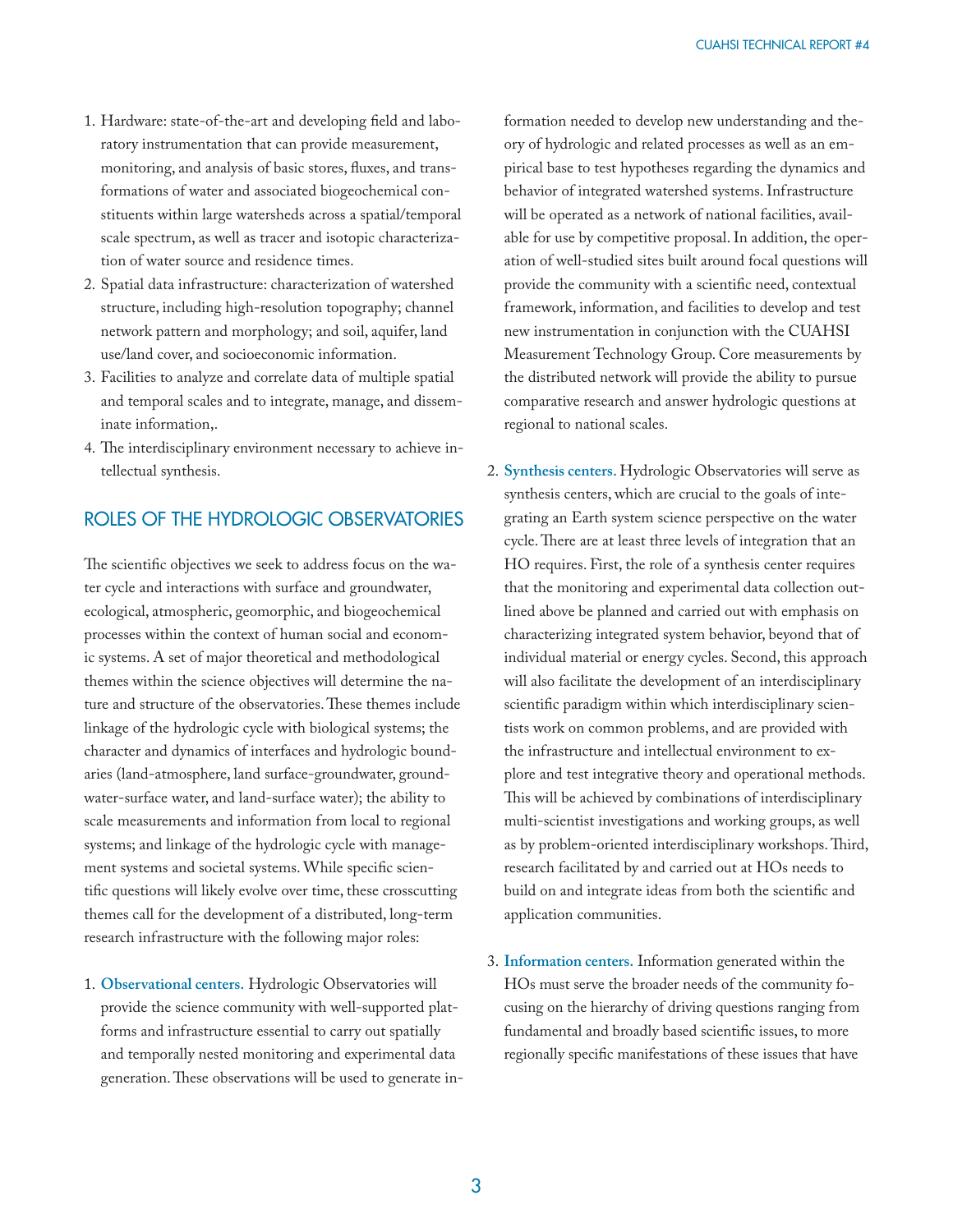specific management and policy implications. In this sense, the observatories need to operate as nodes within a national network that contribute quality assured data and information as quickly as feasible to a centralized information distribution facility. This aspect is imperative to maintain an open data environment in which the observatories serve the broad scientific community and avoid proprietary data issues and to achieve synthesis of information generated by the network of observatories. This will require significant integration of the Information Systems Group with the  $HO<sub>s</sub>$ .

- 4. **Education and outreach centers.** All of the above roles and initiatives of the HOs will furnish strong, interdisciplinary educational facilities for undergraduate and graduate training, K-12 outreach, and public participation. As a university-based consortium, each observatory will develop an integrated undergraduate, graduate, and continuing education (operational hydrologists, policy-makers) curriculum involving interactions between university departments, and the combination of education in advanced theory and methods, with direct, hands-on participation in monitoring and experimentation. HOs should build partnerships with K-12 and other groups that can do volunteer monitoring following established protocols and quality control procedures and using well-documented data management systems (see, for example, www.globe.gov). This high level of integration of science and education engages the broader public in science, improves hydrologic literacy, and provides supplemental data beyond what can be supported with HO resources.
- 5. **Applications partnerships.** State and local government and interested community groups can be identified at the outset to ensure relevance to watershed residents, complementarity and integration with existing monitoring activities and issues, and smooth field logistics. The integration of stakeholders and scientists in setting the research agenda (see above) leads naturally to a more encompassing endto-end integration of the research at HOs in a chain that

extends from stresses (e.g., hydroclimatic variability, land use changes), through research, to improved decision-making. HOs should aim to build and maintain two-way partnerships with regional stakeholders where research results can have a direct impact on water resources management.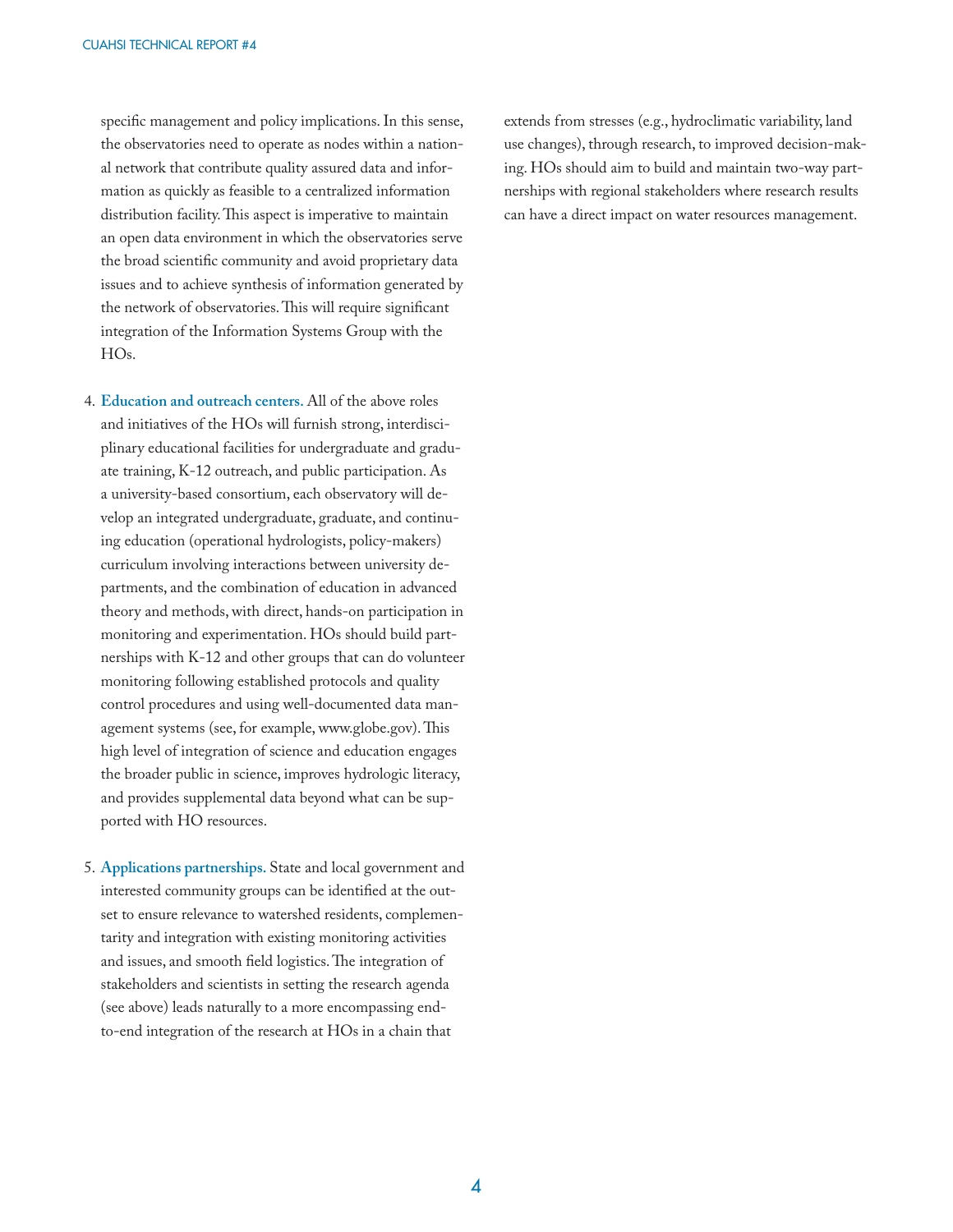### LOGISTICS: WATERSHED AREA, SPATIAL AND TEMPORAL SAMPLING STRATEGY

The interdisciplinary nature of the driving scientific questions suggests that the Hydrologic Observatories be designed with a nested sampling scheme that will operate over multiple temporal and spatial scales, reflecting the disparate scales of hydrologic, ecosystem, and atmospheric processes and feedbacks (Figure 1). In addition, there may be important jurisdictional scales and boundaries embodied in HOs that might impact water demand, water storage and transfers, and land use. A combination of longer-term, lower-density monitoring and short-term, intensive field campaigns will be designed to be responsive to current and developing scientific questions.

This will require significant advanced planning, logistical coordination, and a range of spatial and temporal operational domains that are typically absent in more discipline-specific monitoring or experimentation.

In aggregate, the network of HOs will constitute a distributed national laboratory for hydrologic research. We realize that a "one size fits all" approach will not work in a geographically distributed network, so some flexibility in HO size and measurement strategy will be needed. However, a core set of measurements using common protocols and strat-



#### Space-time Scales and Hydrological Processes

5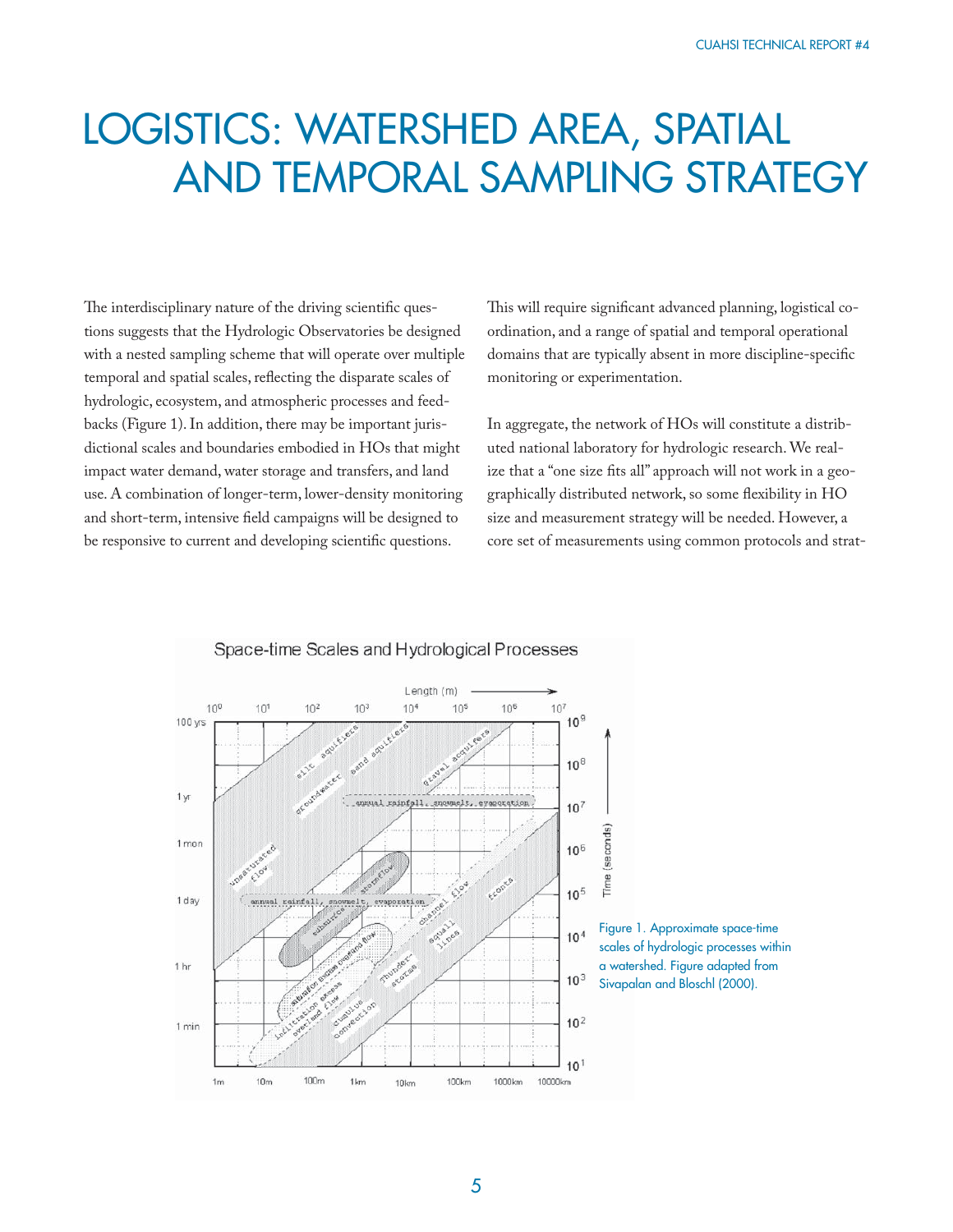egies is required of such a network. HOs should be geographically distributed, and should reflect the diversity of hydroclimatic and ecological regimes in the United States.

#### SPATIAL SCALES OF MONITORING

The study of land-atmosphere interactions allowing for twoway feedbacks dictates a minimum order of magnitude area over which observations need to be made, while the set of hydrologic-biogeochemical interactions such as occur within riparian areas dictates more intensive monitoring over much smaller spatial extents. At present, it is envisioned that the HOs will cover watershed areas on the order of 10,000 km2 . This is considered the minimum area necessary to observe and represent the horizontal structure of *in situ* and propagating mesoscale atmospheric features and interactions with land-surface processes. Spatial grid increments to analyze these features and interactions should be 10 km at the largest. Note that this total area is specified as an order of magnitude, and an HO may extend an order of magnitude above this limit in well-characterized areas and depending on effective length scales of active processes within a specific environment.

#### TIME SCALES OF MONITORING

In addition to spatial nesting, temporal nesting of short duration but multi-season intensive field campaigns will be carried out within the context of long-term monitoring. The hydrologic, atmospheric, and ecosystem research communities have gained some experience with short duration field campaigns with nested observations over the past two decades. Field campaigns in hydrology have typically been geared towards the study of land surface-atmosphere-ecosystem interactions, focusing on the fast response components of the system (e.g., energy-water-carbon exchange), while slower components (e.g., groundwater, ecosystem aggradation) may not be addressed. Without these longer-time-scale feedbacks, the complex watershed response may not be adequately captured. Strategies for integrating intensive field

campaigns within the framework of long-term monitoring need to be devised to operate over a network of sites, with the campaigns rotating through the network. This temporal nesting requires that the HOs be funded for long-term science monitoring with six- to eight-year renewable terms (subject to sufficient performance and submission of new proposal). This model has been developed within the NSF-Long Term Ecological Research (LTER) network (six-year terms), with examples of sites that have been funded for multiple cycles (in some cases with matching funds from the Forest Service or other agencies), as well as sites that have been discontinued.

### MONITORING AND MEASUREMENT **METHODS**

Novel measurement methods, as well as recently developed techniques still not widely available to the community (e.g., LIDAR topography and atmospheric vapor concentration, high-resolution rain radar, cross-borehole tomography, continuous *in situ* hydrochemical sensors) will be coordinated with the Measurement Technology Group to provide stateof-the-art monitoring and experimental methods and to homogenize methods across the HO national network. More standard monitoring techniques, such as measurement of streamflow, groundwater levels, and head, and the collection and analysis of chemical samples will be the responsibility of the university group managing each HO; to the extent possible this should be coordinated with the USGS (or other federal hydrologic agencies where appropriate —for example, the USDA Forest Service [FS] and Agricultural Research Service [ARS]) to leverage the existing monitoring network and data infrastructure. Remote-sensing methods for estimation of land-surface state will be coordinated with NASA and will comprise a significant effort both to extend estimates of land-surface state and to provide additional calibration and testing of remote-sensing system performance. Robust, spatially distributed data sets will spawn a new generation of hydrologic models; these data sets will be used to both run and evaluate model performance. It is also noted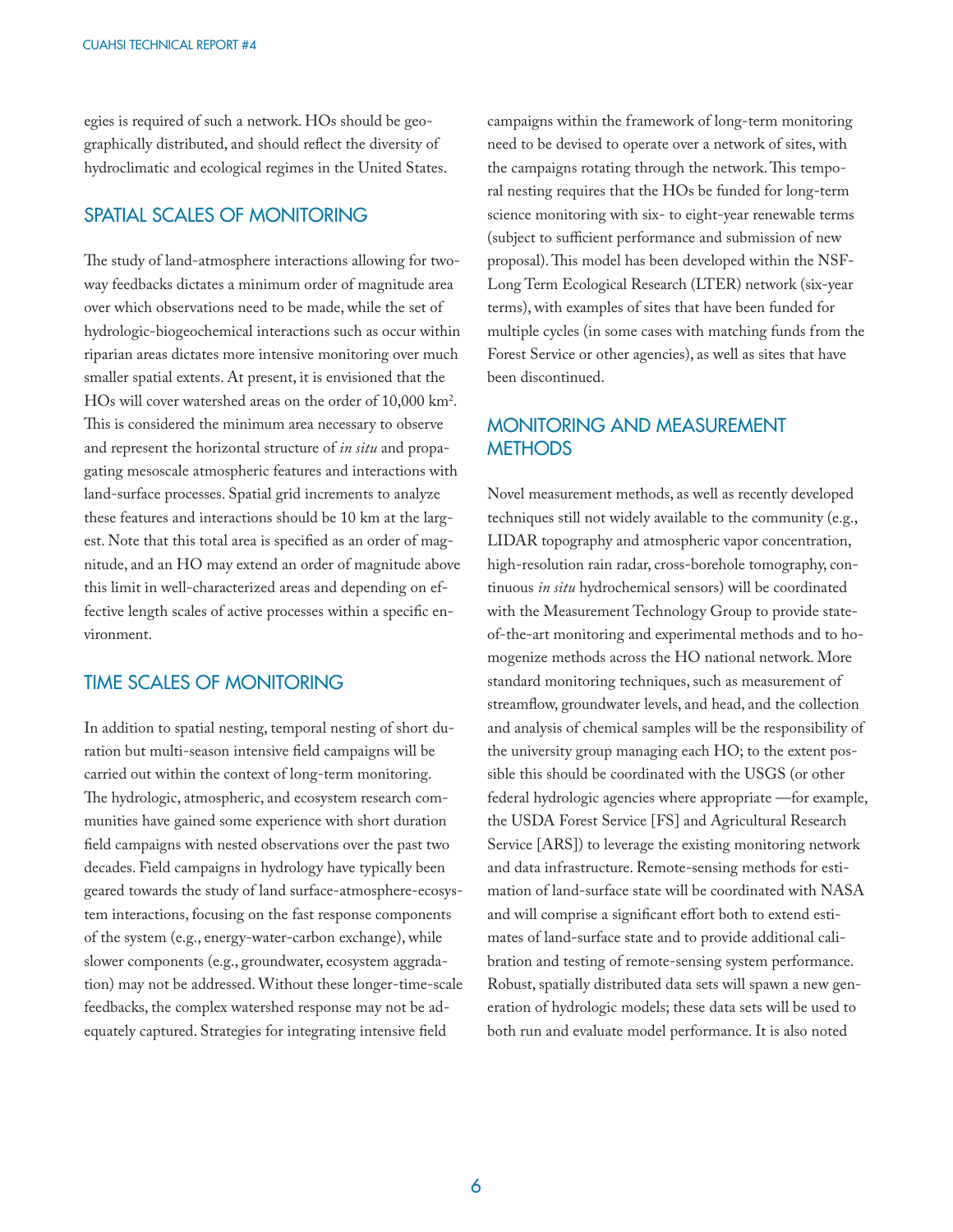that the recent launch of the MODIS/AQUA platform provides both an important source of hydrologic remote sensing information and a role for the HO network in provision of high-quality and larger area ground measurements of hydrologic state variables.

### SOCIAL SCIENCE RESEARCH

Water-resources decisions are made in a multi-stress environment; major stresses include climate variability, land-use change, population growth, economic drivers, and technological change. Human individual and institutional behavior will largely determine the magnitude of many of these stresses and how water resource infrastructures are implemented, maintained, and operated. Major social components that will need to be considered as important drivers and feedbacks include:

- water demand
- municipal wastewater and agricultural return flows
- development and operation of water resources infrastructure, for example, reservoirs and groundwater pumping/recharge systems
- land tenure and management (e.g., conservation planning, BMPs, land-use zoning)
- water law, water rights, and water markets
- regulatory environment

This will require that we incorporate a significant social science research component into the driving HO concept. In addition to the use of standard, readily available, social-demographic and economic information from the Census Bureau, additional information on urban water use, agricultural diversions, and groundwater pumping will be required on an on-going basis. Some of this activity has been institutionalized in NSF through initiatives such as *Water and Watersheds* and *Biocomplexity*, but will require additional work and refinement as well as substantial involvement of the social science directorate at NSF to implement within the frameworks of HO and CUAHSI.

### APPLICATIONS PARTNERSHIPS

Given the envisioned size and duration of the HO components, the observatories will operate across scales within regional to local communities, requiring significant interaction with state and local governments, NGOs, and the private sector. It is emphasized that information flow in these interactions is two-way, and not a just case of scientists dispensing knowledge to the public. In many (most) cases, local agencies will have much greater familiarity and knowledge regarding local watershed history and behavior, and it is essential that these groups be considered partners within a collaborative effort.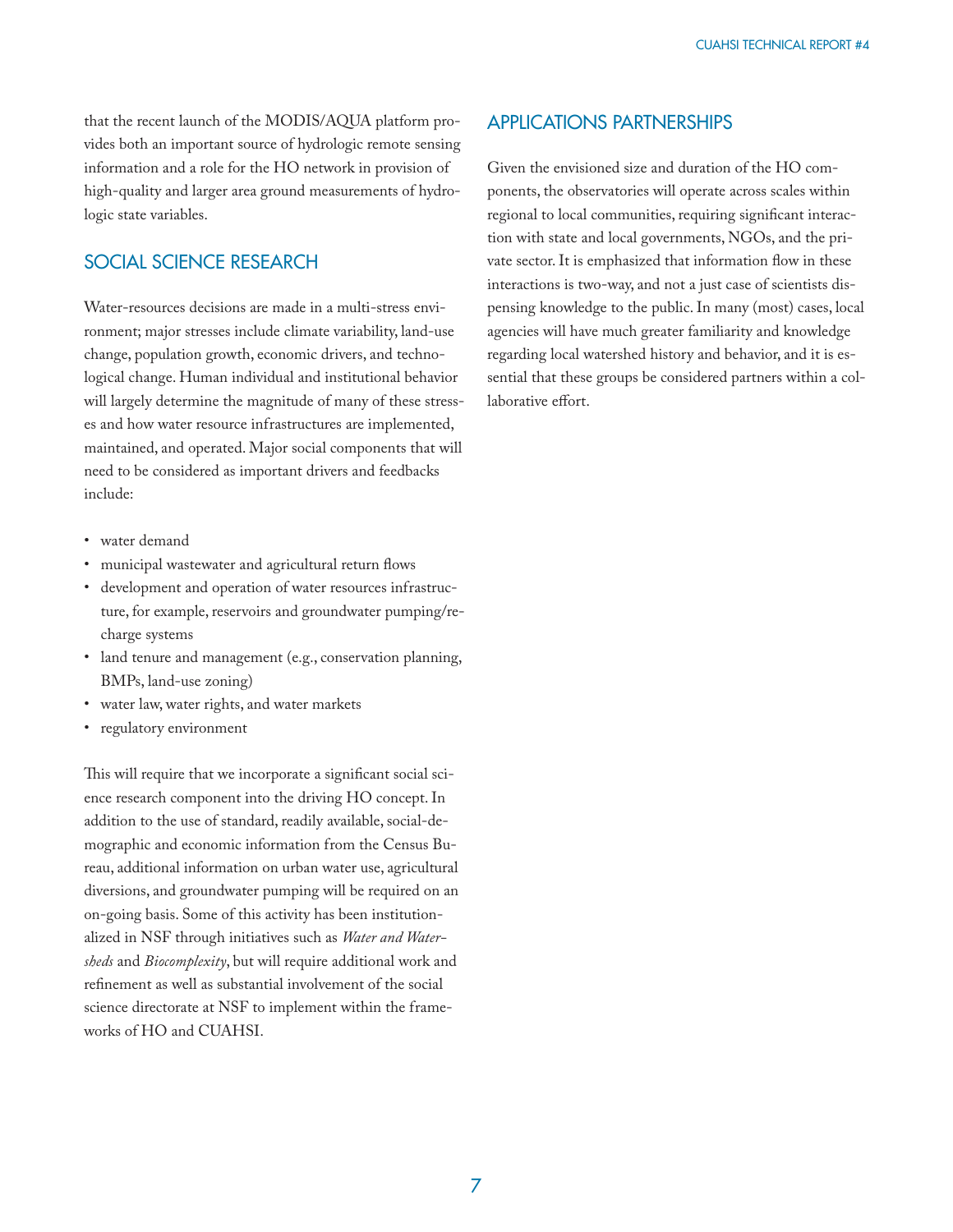### INTERACTIONS WITH EXISTING AND PROPOSED MONITORING PROGRAMS

The nested observation systems would be planned to operate within the framework of the existing USGS surface water monitoring network, which will provide multi-annual and decadal records for regional watersheds. Sparser sampling has been operated for groundwater levels and sediment, nutrient, and contaminant transport in surface and subsurface systems for watersheds of similar size to envisioned HO, with notable programs including the National Water Quality Assessment (NAWQA, http://water.usgs.gov/nawqa/) and the National Stream Quality Accounting Network (NASQAN, http://water.usgs.gov/nasqan/). It is important to note that while the USGS monitoring network will provide important context and potential baseline information to develop the HO, it is designed primarily for purposes of resource characterization. Therefore, the existing USGS surface and groundwater monitoring, while providing significant scientific data resources, are also not (by themselves) designed to respond to major scientific initiatives envisioned. A similar assessment holds for existing NOAA-NWS monitoring networks.

At the other end of the spectrum, the nested sampling requirement suggests that initiation of an HO as a larger watershed containing an existing experimental watershed site would provide significant leverage for achieving cross-scale synthesis. Some of these sites have been operated for decades and are often instrumented with high spatial density for measurement of multiple components of the hydrologic cycle. An important component of the HO network will be to develop and improve cooperation among the field and research programs of various agencies and with the academic community. However, most of these sites are well below 100 km2 , such that they would be very useful to incorporate into an HO, but are not of sufficient scale to meet the needs of the science questions posed.

National networks of nested experimental watersheds with locations in most of the major hydro-climatic regions of the United States are operated by USDOI-USGS, the USDA-ARS, and the USDA-FS. Figure 2 shows the distribution of a set of small research watershed sites providing information to J. Jones of Oregon State University for intercomparison of hydrologic behavior as part of a NSF-LTER project. The ARS Experimental Watershed Network consists of 14 locations with over 140 instrumented watershed or subwatersheds. Four of the ARS experimental watersheds have drainage areas greater than 100 km2 (Walnut Gulch, Arizona - 150 km²; Reynolds Creek, Idaho - 239 km²; Little River, Georgia - 334 km²; and, Little Washita, Oklahoma - 610 km²).

The NSF-funded LTER network currently has 24 sites in a range of biomes in the United States (including Alaska), Puerto Rico, and the Antarctic. Roughly half of these sites have a focus on small watersheds as a tool for studying mass balance of water and solutes, with the better-known sites with long-term records including Hubbard Brook, Coweeta, HJ Andrews, and Niwot Ridge. This network includes urban and coastal/watershed systems, and forest, agricultural, and arid sites. Flux towers are operating at a set of sites, including the long record at Harvard Forest. An emphasis at most of these sites incorporates coupling between water, energy, carbon, and nutrient cycling. Additional information can be found at (www.lternet.edu).

The USGS Water, Energy, and Biogeochemical Balance (WEBB) network consists of a series of relatively small watersheds in relatively pristine environments. Both the ARS and the FS operate networks with multiple nested instrumented sub-watersheds. These agencies have amassed a considerable knowledge base and observational database of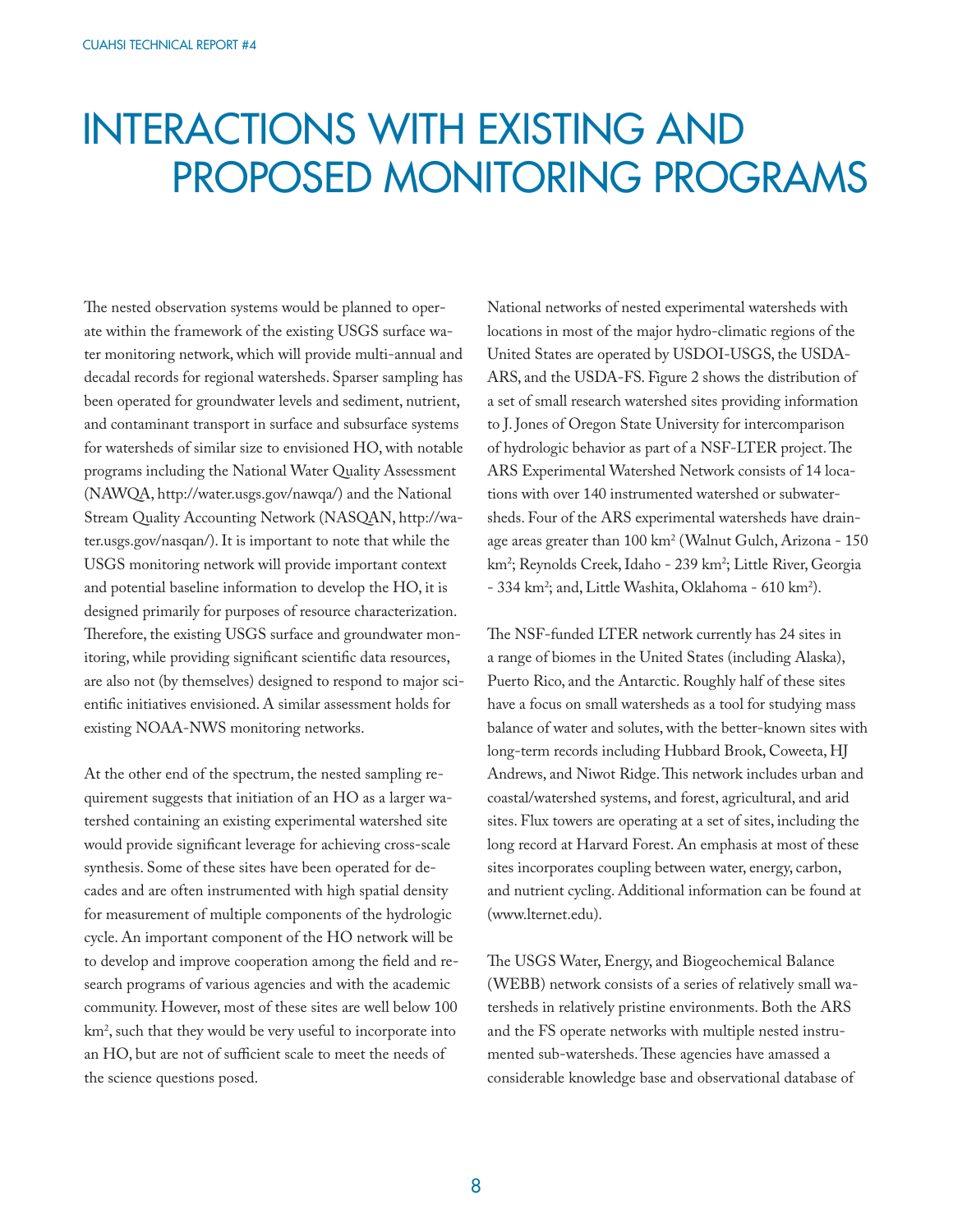hydrological processes over a wide range of hydro-climatic regions in a number of natural and managed ecosystems. In addition, these agencies have acquired considerable experience in how to successfully operate LTHOs (i.e., experimental watersheds). Much of this experience includes knowledge of personnel development and management and specialized instrumentation development and operation. We feel it is essential that the CUAHSI-HO network build on this experience gained, in some cases, through time consuming (and expensive) trial and error field testing.

The existing experimental watershed facilities operated by the federal agencies can provide a basis for CUAHSI to effectively multiply its investment by building upon very large federal agency investments. Building on and leveraging CUAHSI resources with these existing networks could occur both spatially, by nesting existing agency catchments within larger CUAHSI-HOs, and/or by adding complementary observations not conducted by the agencies to provide a more complete picture of the hydrologic cycle and its interactions with the ecosystem (e.g., adding distributed energy and nutrient flux measurements to an existing network of multiscale rainfall-runoff measurements). To more rapidly and efficiently advance the hydrologic sciences through the use of HOs, it is strongly advocated that CUAHSI and the federal agencies with hydrologic science programs work hand in hand. An effective partnership between these groups will enable joint planning, collaboration, and goal-setting, and avoid duplication of efforts.

There is the potential for strong synergy with the proposed National Ecological Observation Network (NEON), a parallel NSF initiative. The mission of NEON is to establish and sustain the scientific infrastructure and foster development of the intellectual capital needed to address critical questions about changes in ecological systems, to evaluate the ecological impacts of environmental change, and establish the required observational base to test ecological theory. The objective of the NEON program is to build a fully integrated distributed national network of ecological observatories and to provide the technical means and support personnel to achieve the mission of NEON. A subset of the



Figure 2. The distribution of a set of small research watershed sites providing information to J. Jones of Oregon State University for intercomparison of hydrologic behavior as part of a NSF-LTER project.

types of measurements identified in the NEON working documents are in common with measurements that would be required or desired for the HO network. These include meteorological measurement networks patterned after the Oklahoma mesonet system, flux towers, and potentially instream parameters.

While NEON will not be driven by the same science questions that CUAHSI is posing, and will not necessarily be watershed based, the ecosystem-based observational infrastructure could provide important information for several of our four major themes.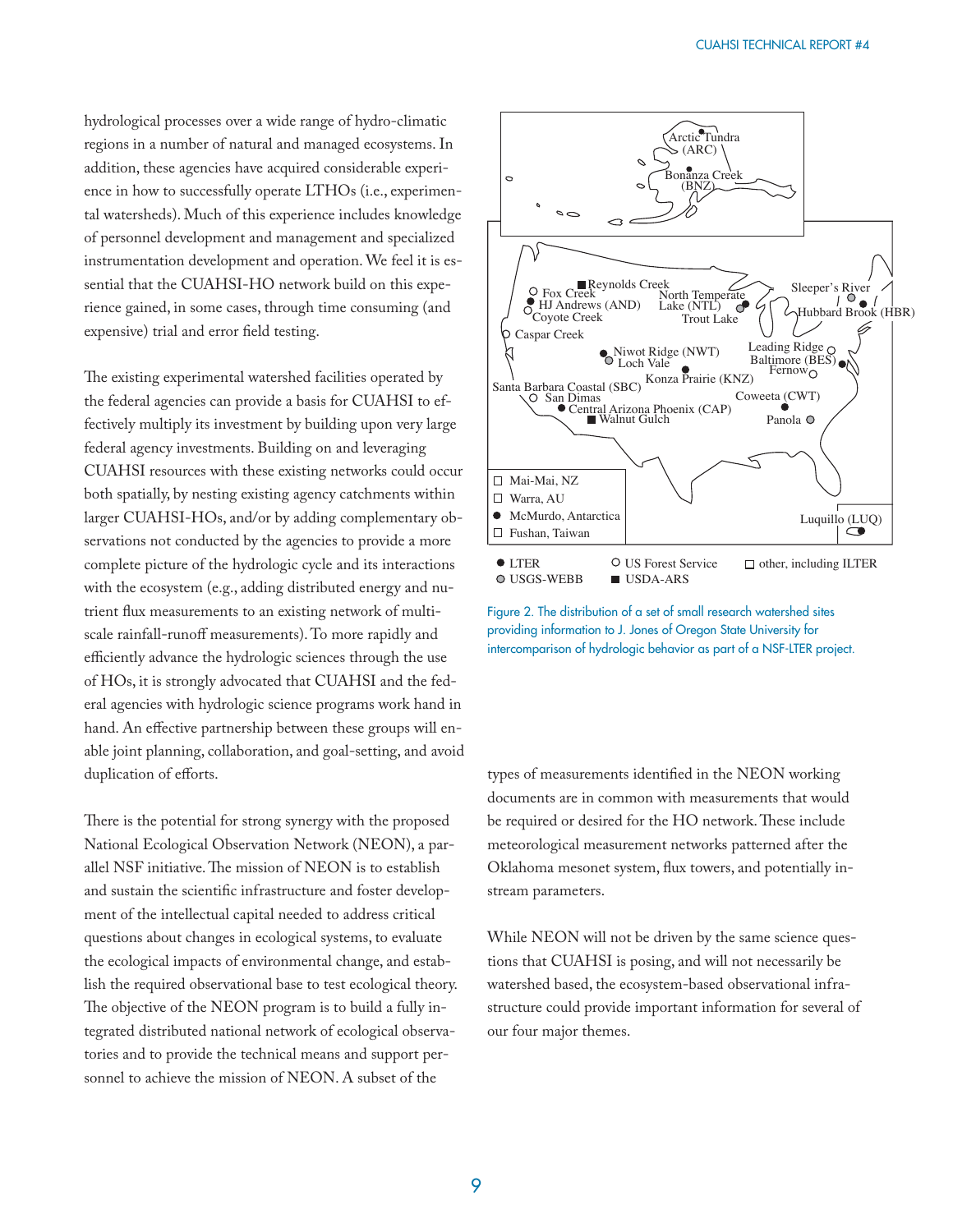# CORE DATA

A fundamental goal of the HO network is to provide a coherent infrastructure for instrumentation and information directed at solving multiple scale and multiple process questions in the hydrologic sciences. The intent is to provide hydrologic observations that will supplement hypothesis-driven experiments conducted by hydrologists outside of the HOs. These observations should be sufficient to:

- Construct current time series and spatial patterns of important hydrologic variables at multiple scales, such as precipitation amount and intensity, energy fluxes, and ET, discharge, snowpack properties, soil moisture, water-table elevation, hydraulic gradient, channel morphology, solute and isotopic content, and sediment content.
- Extend the time series backward in time using a combination of historical data and paleo proxies.
- Characterize current and past land use/land cover/land management.
- Quantify the demand side of the basin water balance.
- Provide the support infrastructure to field test new instruments.

The optimal configuration of each HO will evolve with experience. As of now, we believe that the best model for an HO is a central administration at an academic institution with one or more distributed field stations, and strong partnerships with agencies that maintain smaller research sites within the HO. The central site would house personnel, analytical facilities such as soil and water quality laboratories, laboratory space to process field samples and to benchmark instruments, and the computer environment for data processing. The type, number, and size of field stations would be determined for each individual HO.

Instrumentation and measurements will be spatially distributed according to two criteria: (1) provide information on variables that will be systematically measured throughout the HO, such as rainfall rate and distribution and (2) support a higher density of sampling at nested basins that will represent three sections of the HO: upland, upland-valley transition, and valley locations. This nested scheme borrows from the WEBB report and USGS review (see www.usgs.gov/ webb). At least one of these nested basins could be urban.

Permanent installations will be established along the main stem of the river basin. We anticipate a minimum of four sets of stations, at approximate scales of  $1 \text{ km}^2$ ,  $10 \text{ km}^2$ ,  $100 \text{ km}^2$ , and 1,000 km<sup>2</sup> in order to directly assess scaling properties and evolution of stream channel flow quantity and quality. The number of stations at each scale will need to be determined based on expected or observed heterogeneity of driving watershed conditions. In addition to gauging stations nested through the stream network, sampling of other key stores and fluxes within the watershed by multiple, robust instrument deployment will be allocated based on observed or expected system heterogeneity and available resources. Emphasis will be placed on characterizing basic hydrologic component stores, residence time, and boundary conditions. For example, stable and radiogenic water isotopes and solutes collected at multiple scales from different reservoirs (precipitation, groundwater, stream flow) will provide hydrologists with the information to evaluate how hydrologic flowpaths and source waters change temporally and spatially. It is expected that instrumentation and sampling over an HO will include:

- Meteorological variables sufficient to close the energy and water balances, including solar and net radiation; wind speed; air temperature and relative humidity at one height; precipitation amount and intensity; soil temperature and moisture; and heat flux. The Oklahoma mesonet offers some lessons on both network design and station design.
- Precipitation chemistry will be measured weekly following the protocols of the National Atmospheric Deposition Program.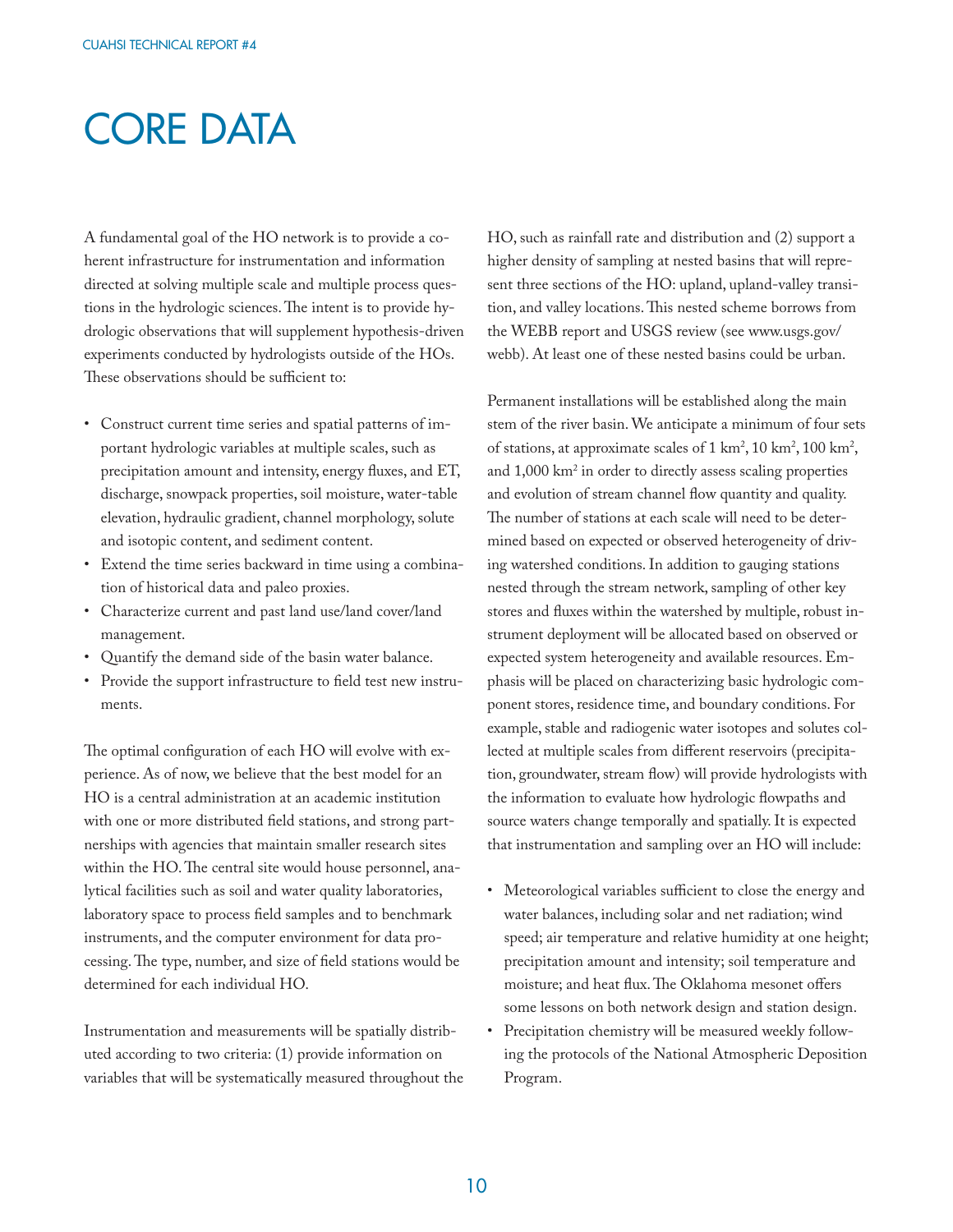- Discharge will be measured continuously in reaches that extend from the headwaters to the mouth of the river basin.
- Geochemical and other water-quality variables will be measured weekly at each gauging station, including major solutes, organic matter, sediment, water isotopes, and isotopes of some additional constituents such as 13C of dissolved organic matter.
- Subsurface hydrologic measurements including soil moisture, water flux through zero-tension soil lysimeters, and water-table height will be required and accomplished in coordination with the streamflow and meteorological stations.
- Geochemical and water-quality variables in each of the subsurface reservoirs will be measured weekly.

In addition to the above suite of standard measurements along the main stem of the river traversing the HO, more intensive measurements will be conducted at the nested test basins, including:

- Meteorological variables at a higher density, emphasizing such variables as precipitation quantity and intensity. An eddy flux station will be collocated with a meteorological station in each test basin to make accurate measurements of land-atmosphere energy and water exchanges at a point. Denser measurements at the smaller-scale plots  $( $50 \text{ m}^2$ )$  are needed for issues such as partitioning rainfall and snowmelt into runoff versus infiltration.
- Subsurface measurements using geophysical tools and observation wells with distributed coverage for systematic analysis of the spatial distribution of variables.
- Concurrent with physical observations, water-quality sampling of surface, soil, and ground waters will be measured for such variables as dissolved organic carbon (DOC) and chlorophyll *a*.

• Land cover and land use on seasonal and annual bases, using a combination of remote sensing and ground surveys.

Borrowing from the WEBB report and USGS reports, small basins will be heavily instrumented at highland, mountainvalley transition, and valley locations. Cooperative ventures with federal water agencies will be a key component to fund instrumentation and data collection. Basic instrumentation at these sites may include:

- Soil-moisture probes
- Nested, multi-level piezometers
- Tensiometers
- Infiltrometers
- Interception gauges and sap-flow meters
- Similar instruments as along the main stem

Deployment of more expensive instrumentation and technology is anticipated at these sites, particularly during intensive field campaigns.

Spatially distributed data become more important as basin scale increases. For example, the accuracy of precipitation input and ET output calculations at the basin scale are a function of the number and location of field measurements. We propose a two-pronged strategy: remote-sensing measurements with distributed climate stations. Remote-sensing measurements would include instruments such as radar, LIDAR, surface microwave, the suite of instruments on the EOS platform, and airborne hyperspectral systems.

Again, note that these measurements can be accomplished using off-the-shelf technology that is field-proven and relatively inexpensive.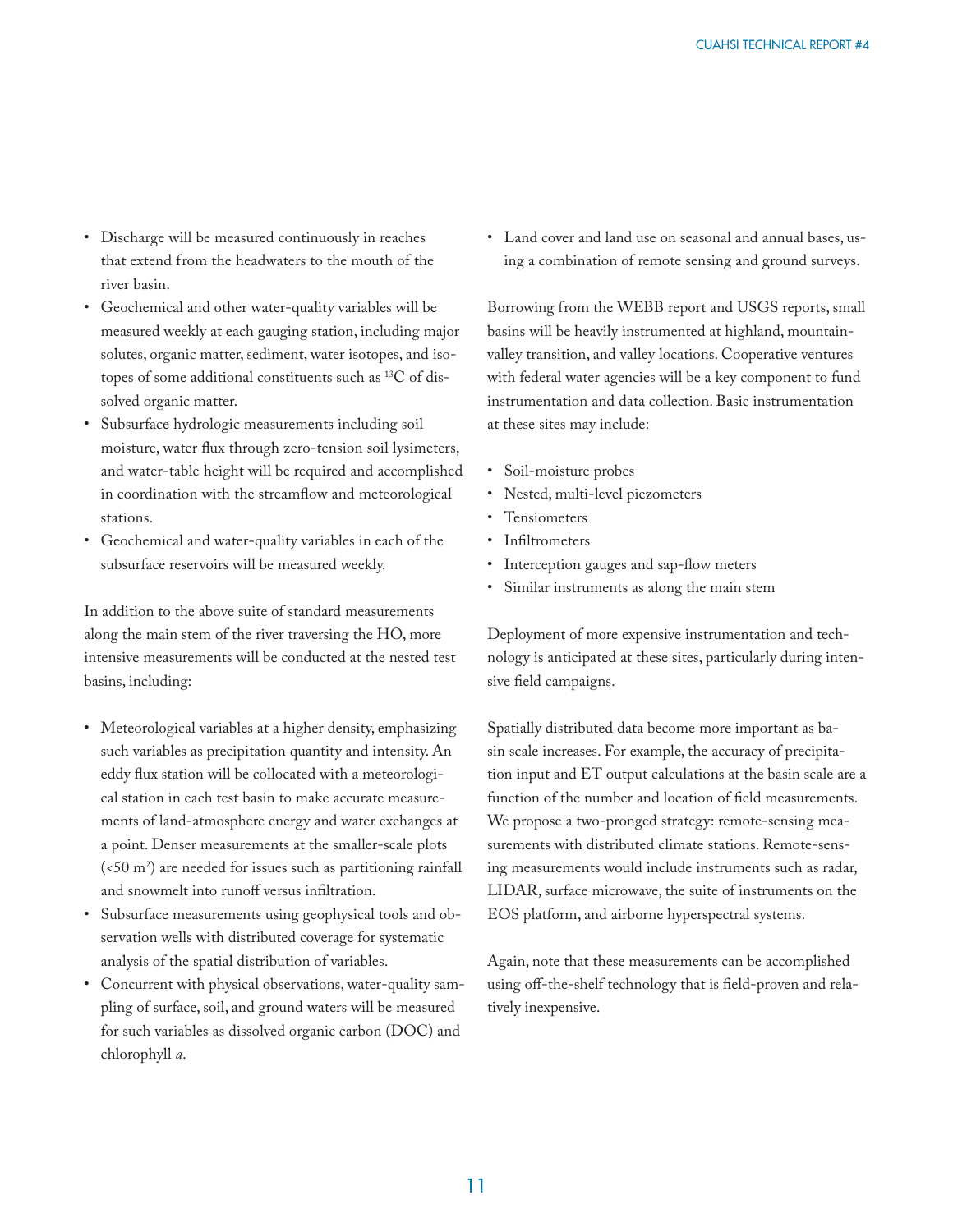### CHARACTERISTIC SPATIAL DATA

Each HO will develop characteristic spatial data for the river basin, including:

- High-resolution DEM
- Topography
- Soils
- Geology
- Vegetation
- Land use

Some of these data sets may be standardly available in a set of locations. However, many may not be uniformly defined and agreed upon, and some may lack sufficient available (or existing) monitoring technology. An important task for the hydrologic observatory network, in conjunction with other working groups (e.g., Measurement Technology, Information Management) will be consensus on definitions, approaches, sampling and analysis methodology, and design and development of new measurement technology.

An HO should also recover, archive, and make available through the CUAHSI data system historical information on, for example, land use, hydrochemical attributes, precipitation, and snowpack.

A data manager at each HO will handle data entry, quality assurance, quality control, and metadata. The data manager will ensure the continuity and quality of the data stream to the CUAHSI Hydrologic Information Systems archive.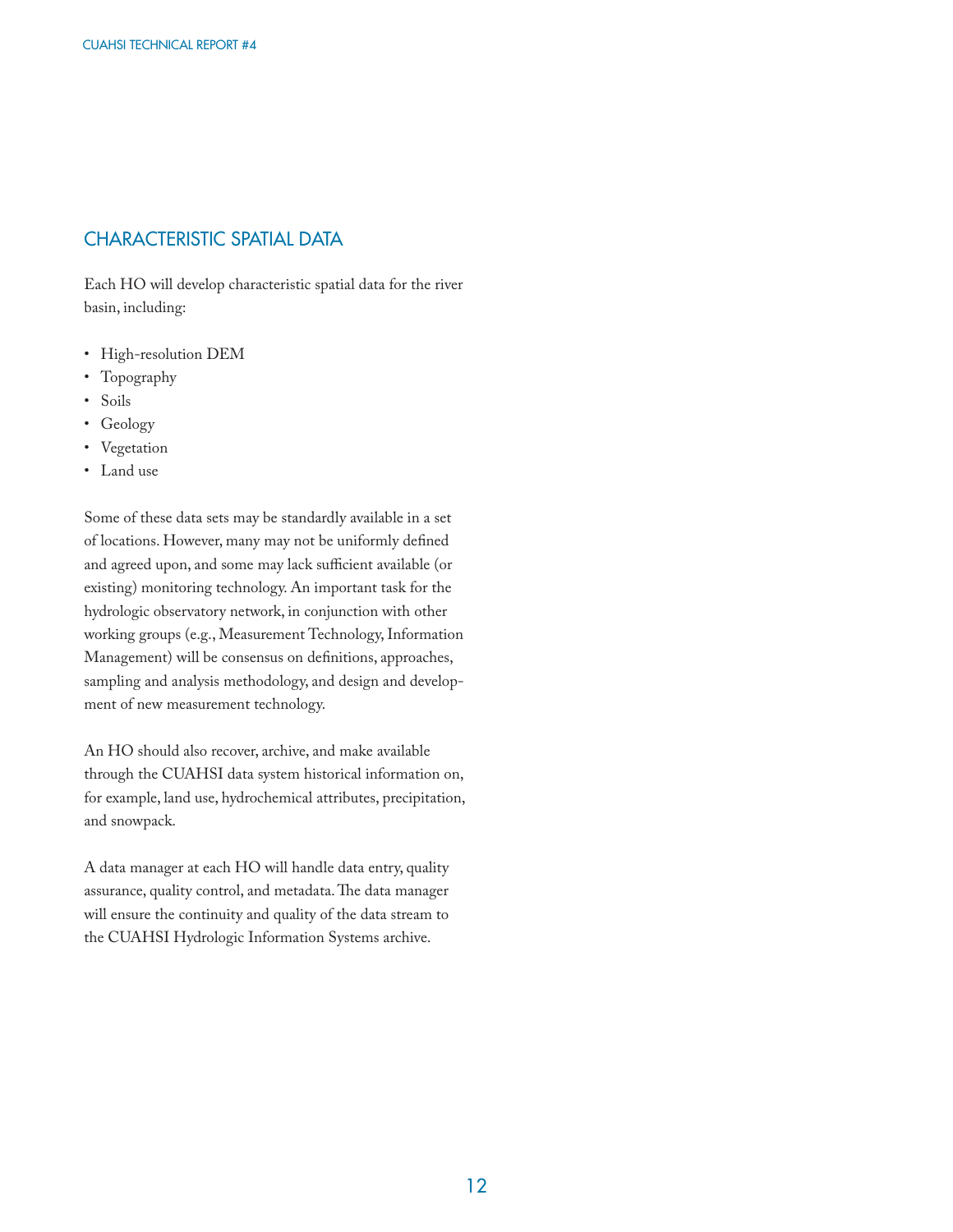### START-UP PLAN

- A hypothetical observatory prototype will be designed and budgeted through an interdisciplinary scientific workshop (as soon as possible).
- Preproposal RFP Issued (September 2003 Due January 2004); each proposal must be a multi-university effort
- Successful preproposals are given six-month planning grants (April 2004)
- Full proposals due based on prototype design (October 2004).
- Selection of proposals by an independent committee (February 2005, NSF panel)
- Implement first set of observatories (June 2005)
- Data online (2006)
- Eventual build-out of the network

Lack of experience within the community in operation of these facilities at the envisioned nested spatial and temporal scales, with the coordination of observations and experimental measurement between disciplines, and the lack of baseline information for many candidate watersheds suggests one-year planning grants. While this information may exist for a set of watersheds at the envisioned scales, the pre-proposal would facilitate other proposals and allow better refinement of the operational plans for these facilities to assemble available data and specify what new monitoring needs to be initiated. This would provide the ability to integrate baseline information for a larger set of watersheds, including land cover, stream flow, groundwater levels, and atmospheric information, as well as coordinate appropriate partnerships between universities, government agencies, NGOs and community groups and to define regional versions of the basic science drivers.

When considering questions focused on water stores and fluxes, coupled with energy, sediment, nutrient balance, and transport at multiple scales, it is important to first determine the sampling density required to address significant, multiple scale heterogeneity in climate, soils, land use, geomorphology, and aquifer conditions. Taking the example of surface water gauging, if we postulate a  $10^4$  km<sup>2</sup> watershed with an average area threshold to support a 1<sup>st</sup> order channel of 1 km², a reasonable set of stream numbers (1st through 6th order streams) can be 5000, 1250, 300, 80, 20, 5, 1 (assumes a bifurcation ratio around 4). How many  $1^{st}$ ,  $2^{nd}$ ,  $3^{rd}$ , ... order streams need to be gauged and with what spatial sampling scheme? How many require continuous long-term gauges, and how many can be gauged for shorter periods or by periodic sampling? Similar questions would need to be answered for groundwater monitoring wells. The development of full proposals with realistic cost estimates will require assessment of existing infrastructure within a watershed, estimates of additional infrastructure requirements and costs relative to stated science goals, and potential sources of cost-sharing with other agencies and communities with existing interests in the watershed. We suggest on the order of 10 grants @ 50-100K for this portion of the HO network development.

The planning grants will be made available to develop the consortia required between universities, state and local governments, federal agencies, NGOs, and community groups; organize and explore available data and information; and develop appropriate research emphases centered on candidate watersheds.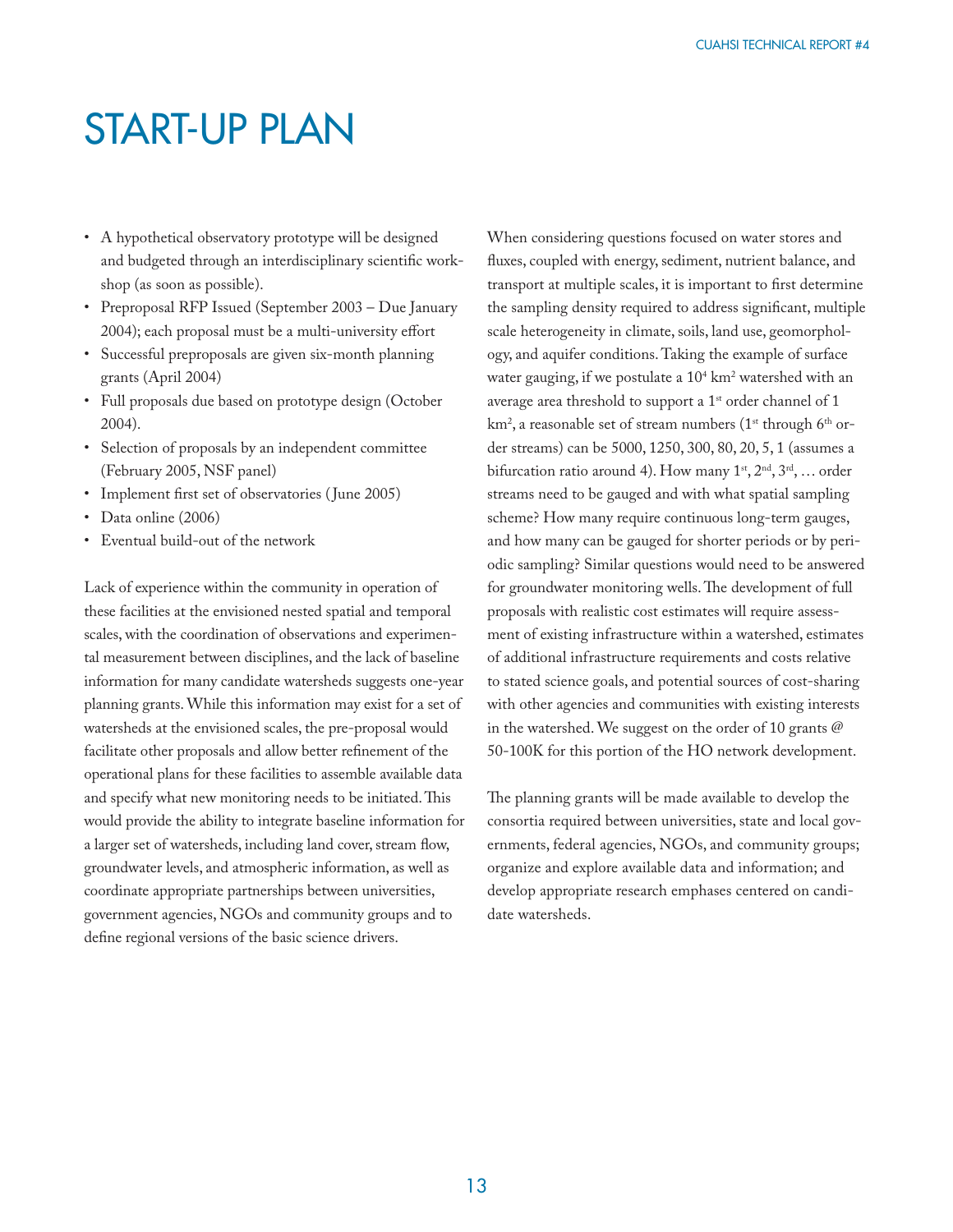# ILLUSTRATED EXAMPLES

In this section we present examples of watersheds on the order of  $10,\!000$  km² with critical science and policy questions that currently lack the science base to achieve adequate solutions. The two sites are drawn from very different hydroclimatic regimes with significant differences in land cover, population, and geology. These sites are chosen to illustrate the potential scope of HO watersheds in terms of size, scientific questions, available data resources, and envisioned or developing larger scale instrumentation. *Their use here does not denote endorsement of these sites as candidates for Hydrologic Observatories.* Rather, they are used as convenient examples in two distinctly different climates and physiographic regions, and are expected to be two of many sites that may be proposed.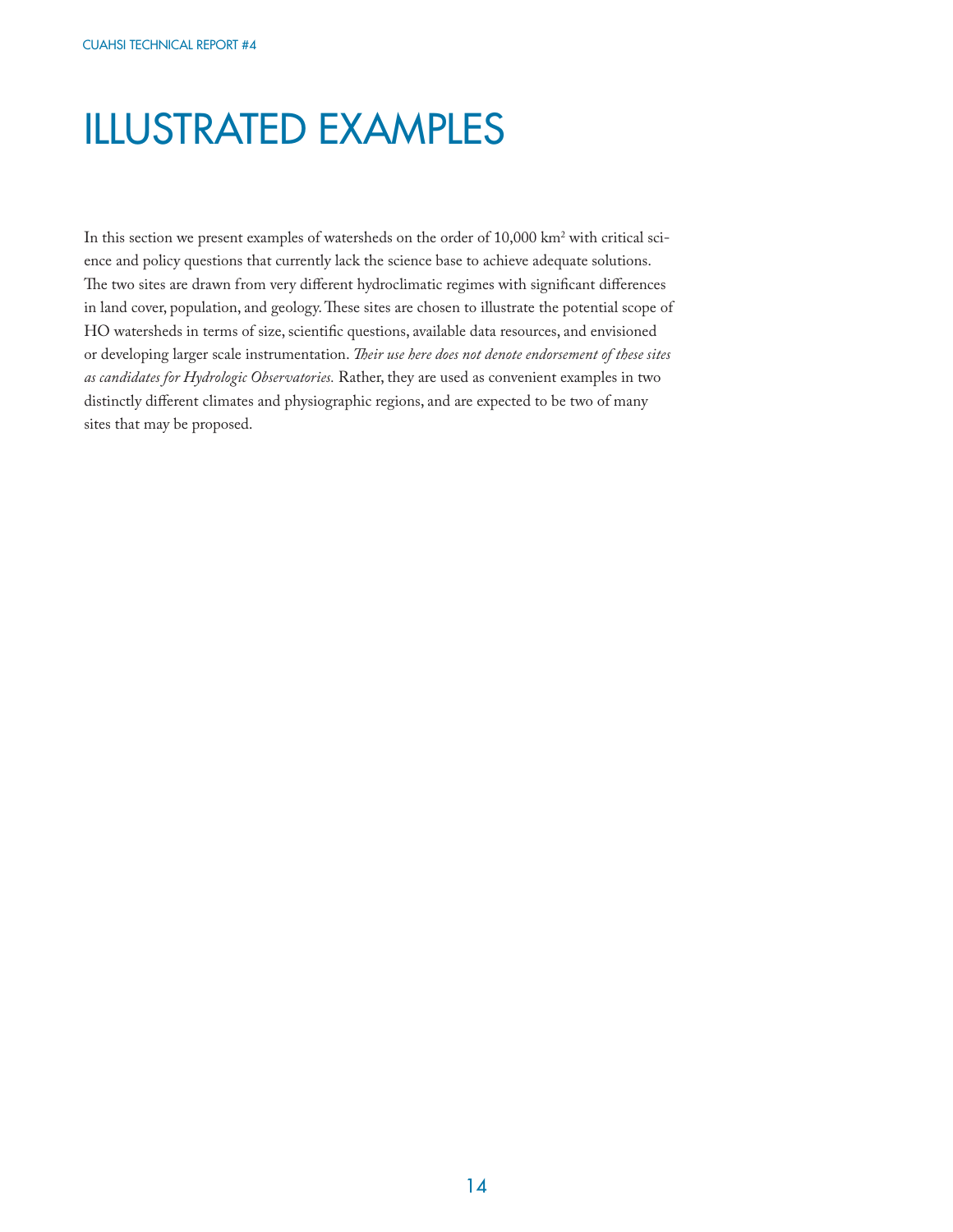### NEUSE RIVER BASIN, NORTH CAROLINA

Major Societal and Scientific Questions, and Available Hydrologic Infrastructure

The Neuse River Basin encompasses approximately 20,000 km2 draining from the piedmont of central North Carolina through the coastal plain and into the Pamlico-Albemarle Sound. The basin includes the large, and rapidly expanding urban area of the Research Triangle (Raleigh, Durham, Chapel Hill), and large areas of agricultural and forest land. The lower watershed contains very large industrial livestock production—largely hog, but including significant poultry operations. Significant agricultural abandonment over the last century was accompanied by large-scale afforestation, which has now been reversed with expanding urban and reintensified agricultural sectors. Groundwater resources are varied, with the upper portion of the Neuse in the piedmont, underlain by crystalline bedrock with locally thick saprolite, while the coastal plain is underlain by relatively shallow sedimentary aquifers, but with a complex stratigraphy from the transgressing shoreline. Shallow groundwater resources in the coastal plain are subject to contamination and overuse, while water supply in the piedmont is from a mix of household and community wells, along with developed surface water supplies. Rapid urban growth has resulted in a heterogeneous mix of available water supply, with some rapidly developing communities around Raleigh chronically short of water and with frequent water-use restrictions, while other communities have planned adequate resources.

Major hydrologic concerns include export of nitrogen into the Neuse estuary and Pamlico Sound leading to eutrophication and fish kills; the adequacy of surface and groundwater supply given the mix of development, population growth, and recent drought; and hurricane-induced inland flooding. Eastern North Carolina has not yet recovered from flooding from Hurricane Floyd in 1999, which displaced entire communities, ruined thousands of homes, and killed more than 50 people.

Currently, there are almost 40 stream gauges operated by the USGS, many in partnership with local, state, and municipal agencies, with some record lengths in excess of 50 years. A

detailed land use classification has been conducted by Lunetta et al  $(2001)$  at the EPA. This classification includes a network of ~1500 vegetation/surface cover plots, including ~400 riparian plots with GPS locations available on the web. As part of an effort to update floodplain maps in the aftermath of Hurricane Floyd, North Carolina has partnered with FEMA and NASA to produce a high-resolution, LIDARderived DEM for the full state.

From a water-quality perspective, urbanization and agricultural activity have greatly increased the introduction of fixed and reduced nitrogen in the Neuse watershed since the mid-1980s, yet water-quality data suggest that total nitrogen concentrations are virtually unchanged in the lower Neuse River and Estuary over the past fifteen years. What are the pathways and sinks for this nitrogen in the watershed? Is denitrification significant on a watershed scale and are there denitrification "hotspots" that need to be conserved? Is there potential for accumulation of nitrate in the deep groundwater? As a lagoonal waterbody at the base of the watershed, Pamlico Sound is perhaps the most important nursery area in the mid-Atlantic region. Despite this, the long-term impact of increased urbanization and agricultural activity on Pamlico Sound is poorly known, as it has been infrequently and sporadically monitored. Little hydrologic and waterquality data currently exist to assess the possibility of gradual eutrophication of Pamlico Sound or the impact of catastrophic events (hurricanes).

In summary, major questions include:

- What are the major sources of nitrogen export into the Neuse and how are these best controlled?
- What are the primary mechanisms of nitrogen retention in the watershed, and how are these linked to hydrologic processes?
- What is the relative impact of catastrophic events (e.g., hurricanes) in determining water quality and the status of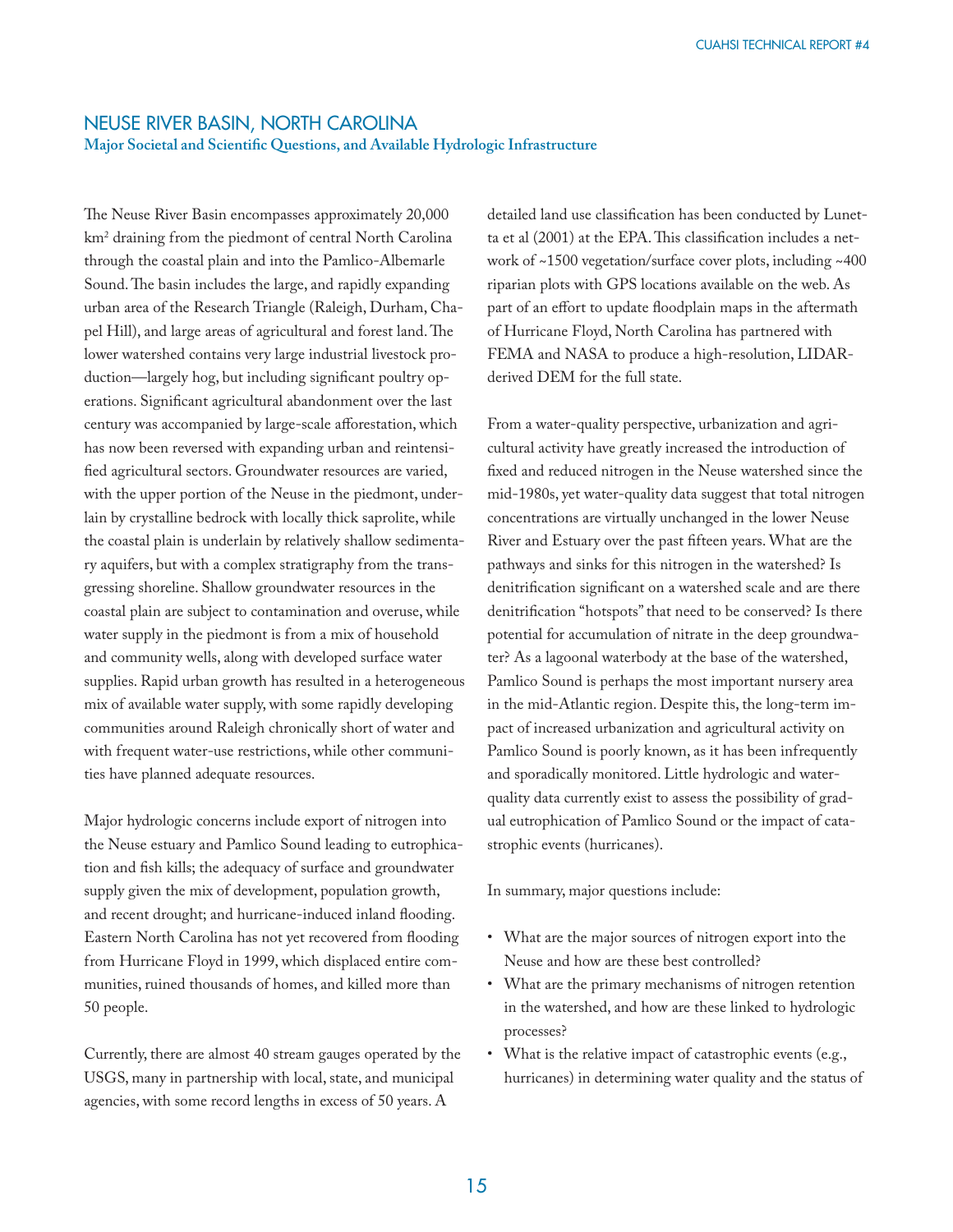the aquatic ecosystem in the Neuse Estuary and in Pamlico Sound?

- Is long-term sustainability of the fisheries in Pamlico Sound compatible with urban and agricultural development of the Neuse watershed?
- What is the probability of additional catastrophic floods in the Neuse and adjacent coastal watersheds in the next few decades?
- Has development in the urban portions of the Upper Neuse exacerbated flood potential downstream and led to changes in the potential inundation area?
- Are surface and groundwater supplies sustainable given the mix of population growth, low- and medium-density urban sprawl, periodic drought, and potential ground and surface-water contamination from urban and agricultural sources?

The Upper Neuse drains approximately 7500 km<sup>2</sup>, in the piedmont and coastal plain, containing Raleigh and the Research Triangle, one of the most rapidly urbanizing areas of the country. Figure 3 shows the existing set of USGS stream gauges are dominated by more urban locations, areas around public water supplies, and mainstream sites following cooperative funding by state and local municipalities. While these gauges provide long-term records, greater representation of agricultural and forest sites would be important to investigate the heterogeneity and dynamics of runoff and nutrient delivery from the full watershed. This representation shows the Upper Neuse partitioned into subcatchments with a threshold of 10 km<sup>2</sup> and the proportion of urban land. Similar distributions at 1 km², 100 km², and 1000 km² summarizing land use/land cover statistics would be used to design a sampling strategy that would be capable of examining scaling of runoff, flood peaks, and nutrients.

The Neuse is part of the Albermarle-Pamlico NAWQA study area, so it is nested inside a larger, more sparsely monitored site with an emphasis on water quality. Recently, the USGS, EPA, State of North Carolina, and the regional universities conducted a series of coordinated investigations related to monitoring and modeling of Neuse River water quantity and quality, incorporating atmospheric sources and

surface and groundwater interactions. The result of this recent collaborative Neuse modeling and monitoring study was the development of a TMDL (total maximum daily load) for nitrogen addressing violation of the chlorophyll standard in the Neuse Estuary. A central element of this TMDL is the need for post-implementation water-quality monitoring to assess compliance with the standard. At present, there is little understanding and experience in designing and carrying out this type of monitoring, particularly when analytically integrated with the water quality modeling to update and improve forecasts. A novel measurement campaign currently in operation is the use of real-time water-quality sensors at several sites in the Neuse (rivernet.ncsu.edu) that produce high temporal resolution for a set of water-quality parameters including nitrate, dissolved oxygen, turbidity, temperature, and pH, as well as stage.

The combination of monitoring and measurements currently taken by federal and state agencies as well as local universities forms the base for a comprehensive study of the links of hydrology to watershed biogeochemistry and societal interactions. However, the current set of activities including shorter- and longer-term individual and agency projects are not centrally coordinated, and funding is subject to considerable instability. Provision of centrally maintained research infrastructure, and development of a consistent interdisciplinary framework for the study of this basin, while promoting and taking advantage of the spontaneity and creativity of the scientific community would benefit and advance hydrologic science and the local communities and ecosystems.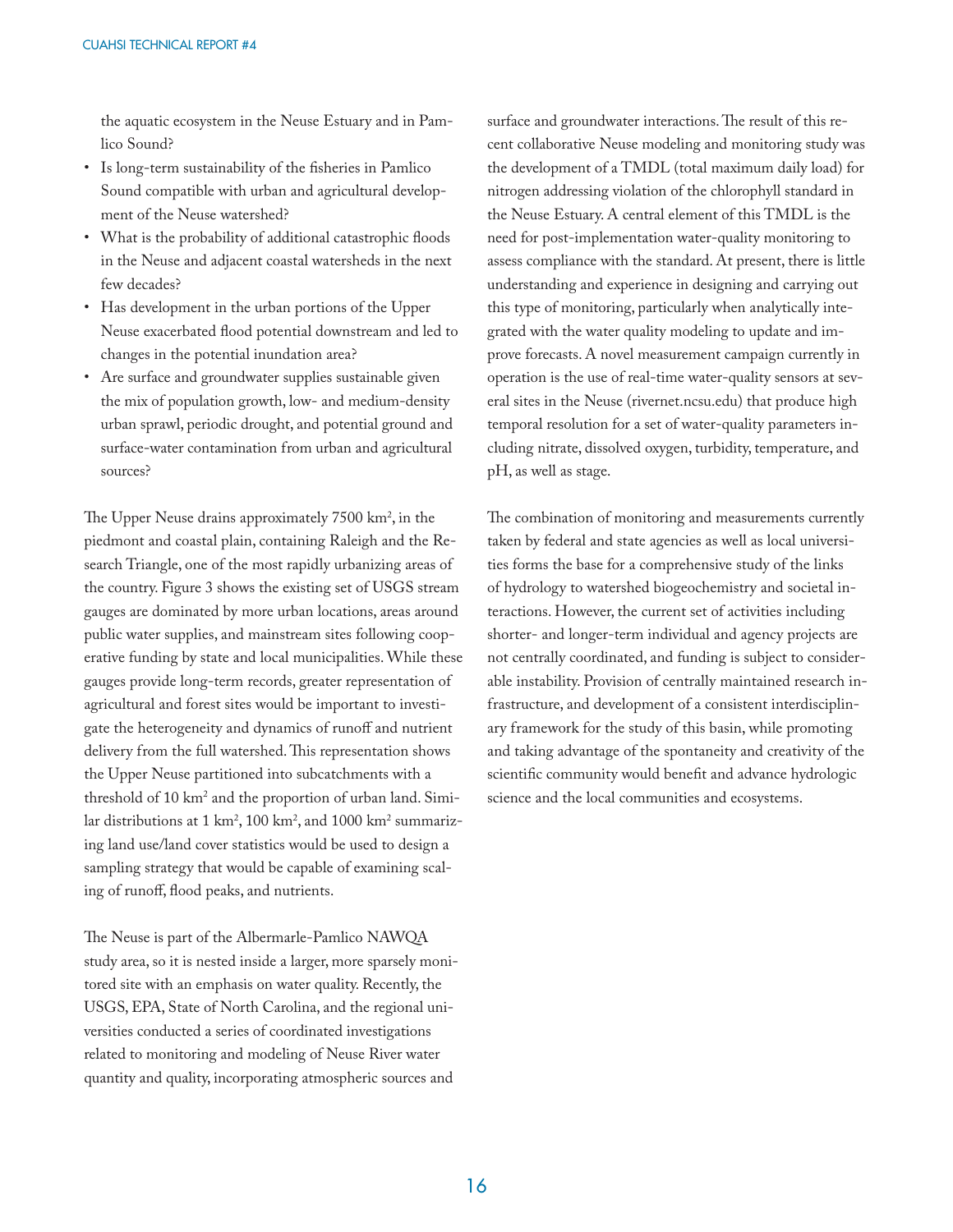

17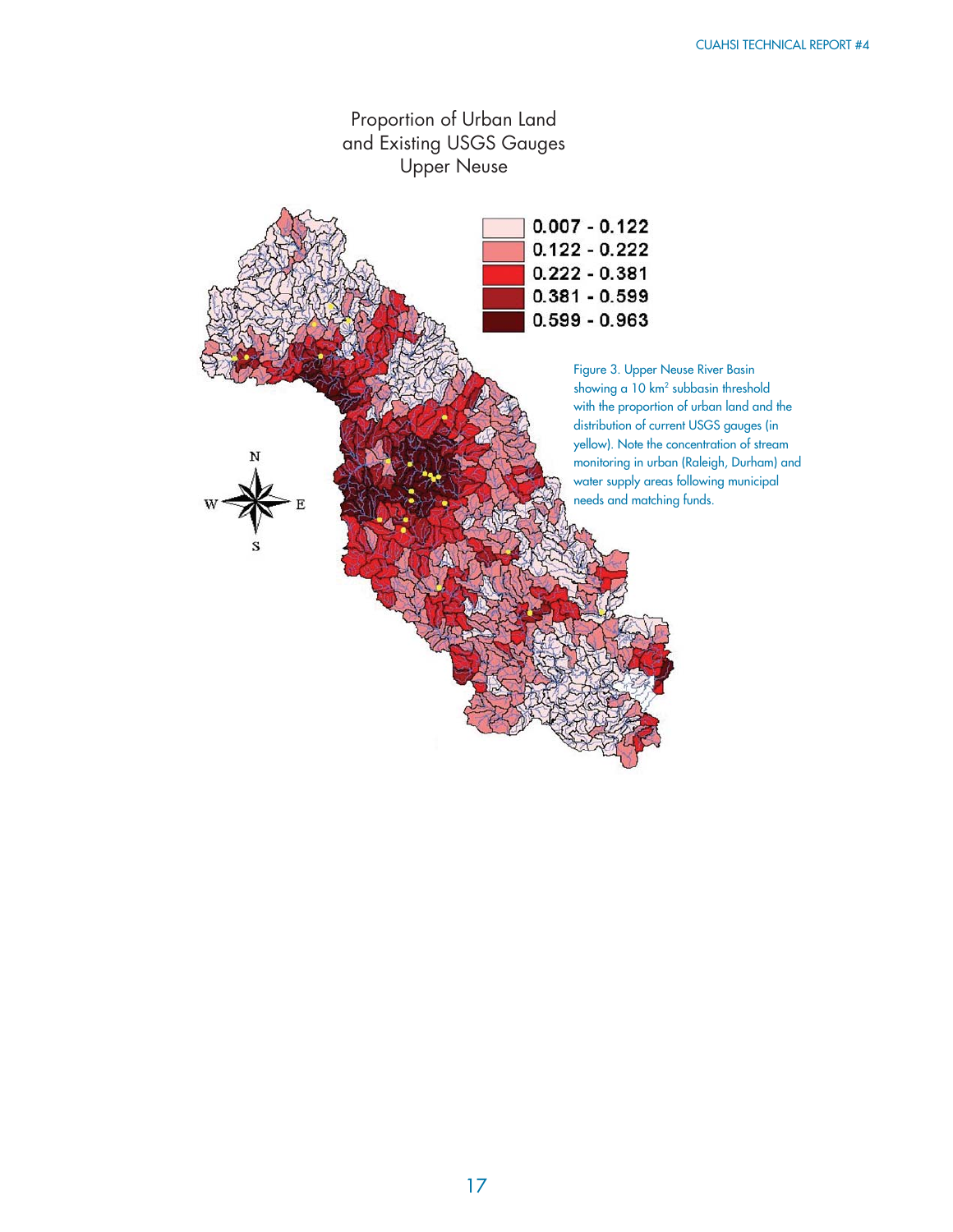### THE USDA-ARS WALNUT GULCH EXPERIMENTAL WATERSHED AND EXPANSION INTO THE SAN PEDRO BASIN

#### Relevant Science Questions and Hydrologic Infrastructure and Characterization to Address Them

This illustration of hydrologic infrastructure to address critical science questions is drawn on actual experience in expansion beyond the spatial scale of the USDA-ARS Walnut Gulch Experimental Watershed<sup>1</sup> (WGEW) in southeastern Arizona illustrated in the upper right-hand corner of Figure 4. The WGEW, in operation since the 1950s, is a densely instrumented  $150$  km<sup>2</sup> watershed with 28 nested subwatersheds ranging in scale from 0.002 to 112 km<sup>2</sup>, 85 recording rain gauges, two energy balance/carbon flux stations, eight sediment collection stations, a long-term remote-sensing archive, and on-site shop, lab, and visiting scientist facilities. In addition, the WGEW has been a base for numerous intensive experimental campaigns.

#### **Relevant Science Questions**

- 1. What are the scaling properties of runoff, infiltration, and ET across a broad range of spatial scales (hillslope to watershed to basin)?
- 2. What is spatial and temporal distribution of regional aquifer recharge over the basin?
- 3. What is the quantity and source of water used by riparian vegetation and the nature of surface-groundwater-vegetation interactions from event to decadal periods?
- 4. What is the nature of coupling between the carbon and nitrogen cycles in semi-arid riparian systems and how do these cycles couple with the hydrologic cycle to determine population dynamics of native and exotic riparian plant species?
- 5. How do documented large area changes in land cover impact and affect the hydrologic cycle?

The expansion beyond the scale of the WGEW was motivated not only by the science questions above, but also by the needs of the Upper San Pedro Partnership (USPP). This is a consortium of 20 NGOs, local, state, and federal agencies whose goal is assuring an adequate long-term groundwater supply is available to meet the reasonable needs of both area residents (current and future) and the first congressionally designated San Pedro Riparian National Conservation Area (SPRNCA). Much of the hydrologic infrastructure and monitoring work in the larger San Pedro discussed below is being coordinated through the USPP. This additional infrastructure is essential to address the USPP goal, and to achieve this goal the science questions outlined above must be answered.

While a wealth of knowledge concerning semi-arid hydrologic processes has been (dating from the 1950s), and continues to be, developed using observations from the WGEW (see http://eisnr.tucson.ars.ag.gov/Publications/Search.html) the above science questions cannot be fully addressed using the WGEW due to several limitations in its size and observational structure. This was partly by design as many of the ARS Experimental Watersheds were selected to isolate a particular dominant hydrologic process or the effects of particular agricultural practices. For example, the Reynolds Creek ARS watershed in Idaho was selected largely because its hydrologic response is dominated by cold climate and snow processes and the Little River Watershed in Georgia was selected because its hydrology is dominated by groundwater dynamics in the coastal plain. The WGEW was selected to focus study on surface water dominated hydrologic response from summer rainfall. To isolate surface

1 Additional details on the nature of the hydrologic infrastructure of the 150 km2 WGEW can be found at http://www.tucson.ars.ag.gov/unit/ Watersheds/WGEW.htm.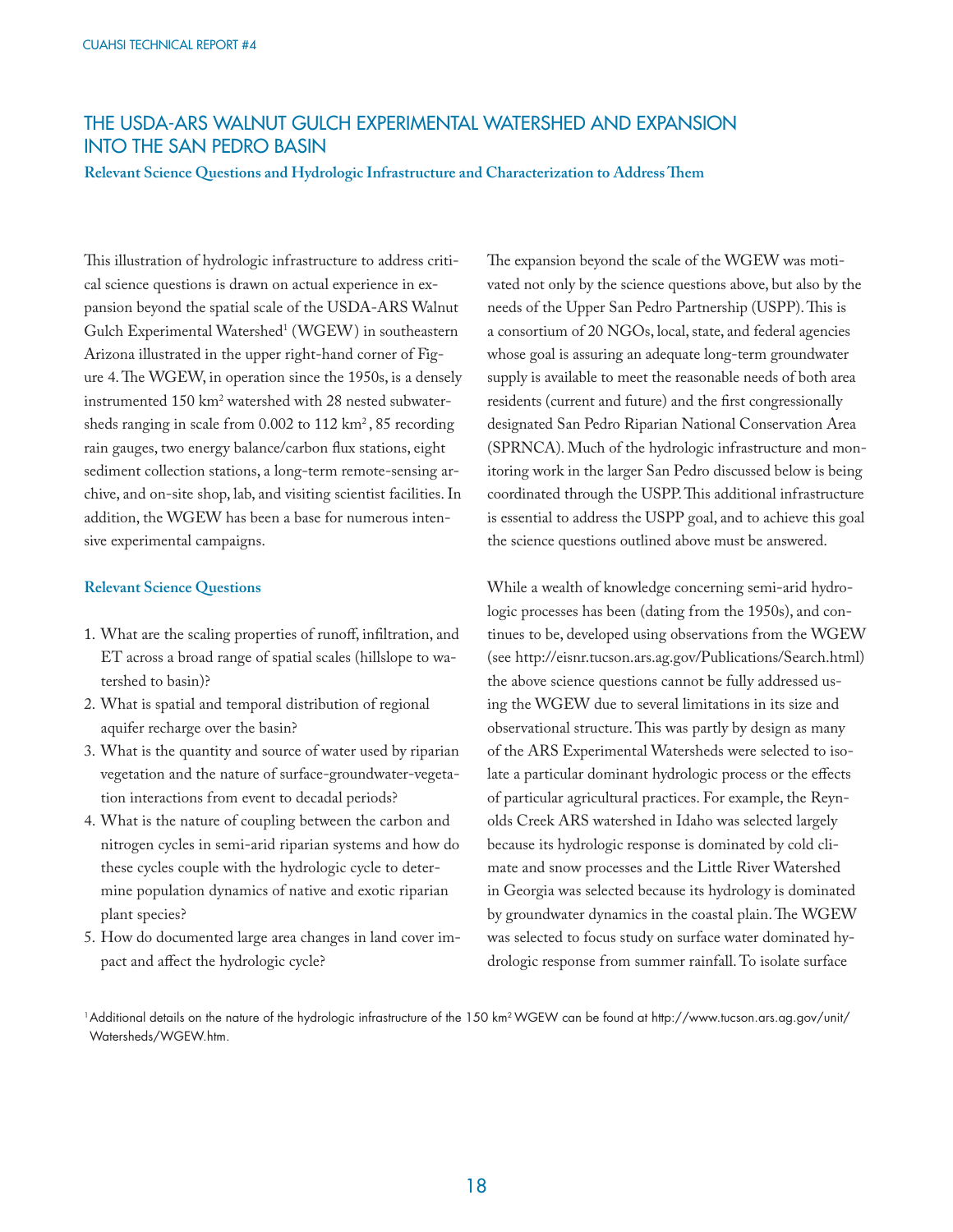water processes, the WGEW was sited so that the depth to the regional groundwater aquifer is from roughly 40 to 50 m. Because of this, a robust semi-arid riparian system is not sustained within the WGEW; this precludes the study of science questions three and four above. Likewise the scaling question (#1) cannot be fully explored using the WGEW. This is illustrated in lower right-corner of Figure 4, which

plots mean annual runoff versus drainage area for four ARS Experimental Watersheds in different regions of the country One cannot extrapolate these relationships to the larger basin scale envisioned in an LTHO. Note the radical change in scale behavior if the three USGS gauging stations along the main stem of the San Pedro are added to this figure (in blue). This change occurs because at the larger San Pedro scale



(ARS) nested in the San Pedro River Basin. Significant thresholds in runoff and streamflow reflect scale dependence of surface/groundwater interactions.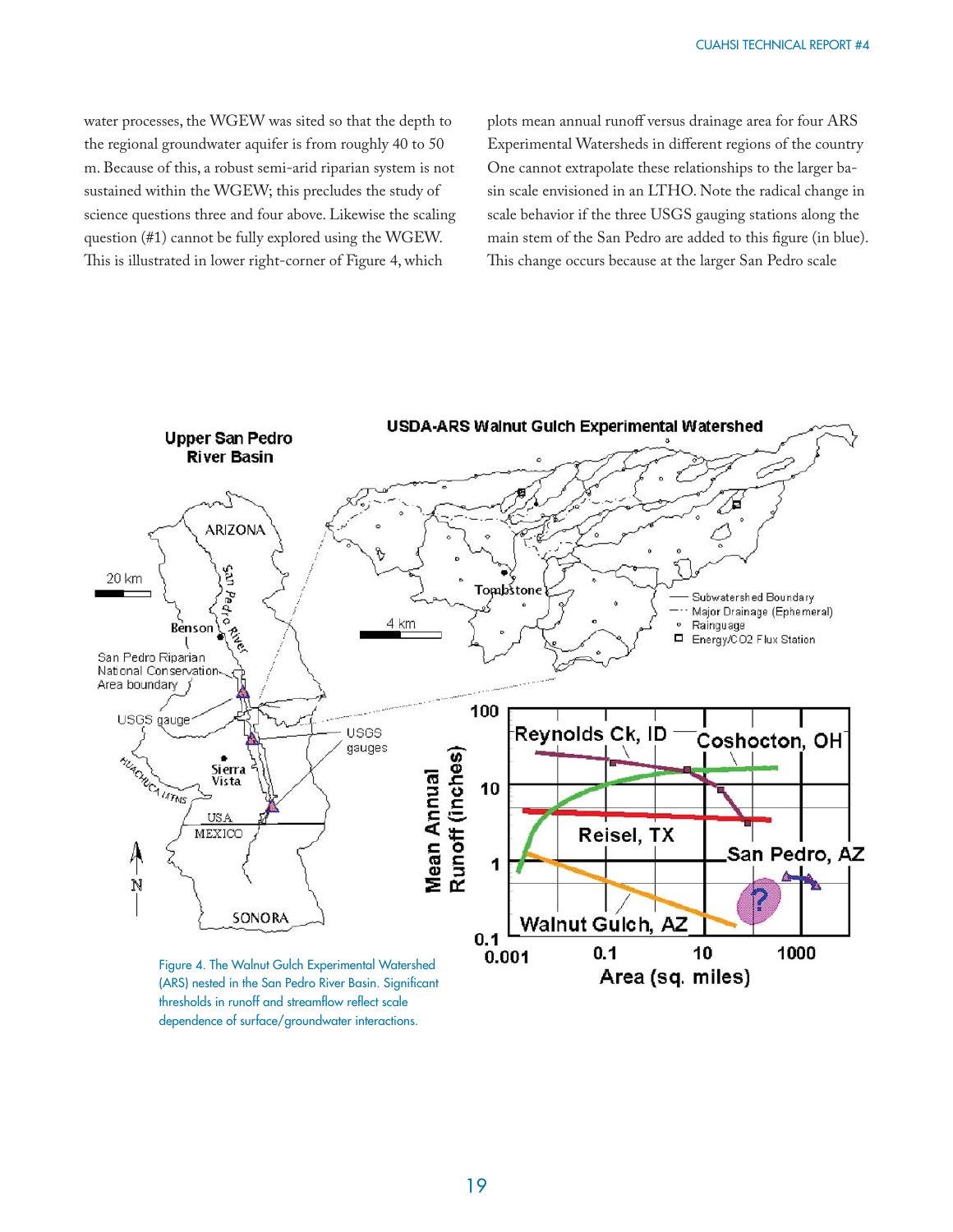(>7000 km<sup>2</sup>) groundwater influxes to the San Pedro River<sup>2</sup> become important. To meet the goal of the USPP it is essential to address the science question on recharge (#2) and riparian water use (#3).

To address the science questions above, a variety of experimental campaigns and hydrologic infrastructure and basin characterization efforts have been or are being implemented in the San Pedro beyond those in the WGEW. This effort was initiated by the Semi-Arid Land-Surface-Atmosphere (SALSA) Program starting in 1995. The SALSA program conducted several intensive, multi-season, experimental campaigns with focus areas changing from the US to Mexico across several years. Experimental design and research results are summarized in the *Journal of Agricultural and Forest Meteorology* SALSA Special Issue (Nov. 2000, pp. 1-323), which can also be viewed at: http://www.tucson.ars.ag.gov/salsa/research/research\_1999/jafm/paperindex.html.

Building on the SALSA efforts, the following infrastructure and basin characterization is being conducted by the USGS, ARS, EPA, US Army, University of Arizona, and Arizona State University, and the SAHRA NSF Science and Technology Center (http://www.sahra.arizona.edu/) to address the stated science questions.

#### **Infrastructure and Sampling Frequency3**

- Establish met, soil moisture, and energy and  $\mathrm{CO}_2^{\phantom{\dag}}$  flux stations in desert brush, desert grass, riparian zone, and ponderosa pine (mountain location) (20-minute interval).
- Increase USGS stream gauge density from 4 to 11 stations (see http://water.usgs.gov/az/nwis/current/ ?type=flow, San Pedro River Basin) (15-minute interval).
- Establish 17 cross sections over perennial, intermittent, and ephemeral reaches in 60 km riparian reach with  $\sim$ 3 shallow recording piezometers and stage recorder at each cross section (20-minute interval) with detailed vegetation characterization (pre- and post-monsoon).
- Establish micro-gravity network of observation stations to detect changes in aquifer storage (quarterly).
- Install ~90 temperature sensors in ephemeral channels to detect the onset and duration of surface flow (30-minute interval).
- Instrument ~30 deep monitoring wells in regional aquifer (10 in riparian corridor) (hourly interval).
- Determine stream, shallow well, and soil nutrient status at selected locations (~quarterly).
- Analyze selected regional aquifer, vadose zone, rainfall, and plant water stable isotope (seasonal).
- Sample biomass at selected locations coordinated with imagery acquisition (2 to 4 times/year).
- Install three dry fall gauges for atmospheric deposition (~monthly).

#### **Basin Characterization3**

- Paleoclimatic characterization using tree-ring analysis
- Retrospective land cover classification and change analysis from satellite imagery from the 1970s, 1980s, and 1990s.
- TERRA/EOS land validation area enabling acquisition of frequent and varied remotely sensed dat.a
- Aerial EM (electro-magnetic) surveys for basin subsurface characterization.
- Aerial photography and detailed classification of riparian vegetation (1997, 2000, 2004, 2008).
- Acquisition of IFSAR over a large portion of basin for detailed topographic data.

<sup>&</sup>lt;sup>3</sup>This hydrologic research infrastructure and basin characterization has been implemented largely through efforts supported by the USPP with significant leveraging from Federal hydrologic science agencies (e.g., ARS, USGS, EPA, NSF though the SAHRA STC, US Army) and a variety of projects funded through a number of universities.

<sup>2</sup> Additional background information on the San Pedro River can be found at: http://www.tucson.ars.ag.gov/salsa/archive/documents/plans/ science\_plan\_current.html, and in Goodrich et al., 2000. Preface paper to the Semi-Arid Land-Surface-Atmosphere (SALSA) Program Special Issue. *Journal of Agricultural and Forest Meteorology* 105(1-3):3-20.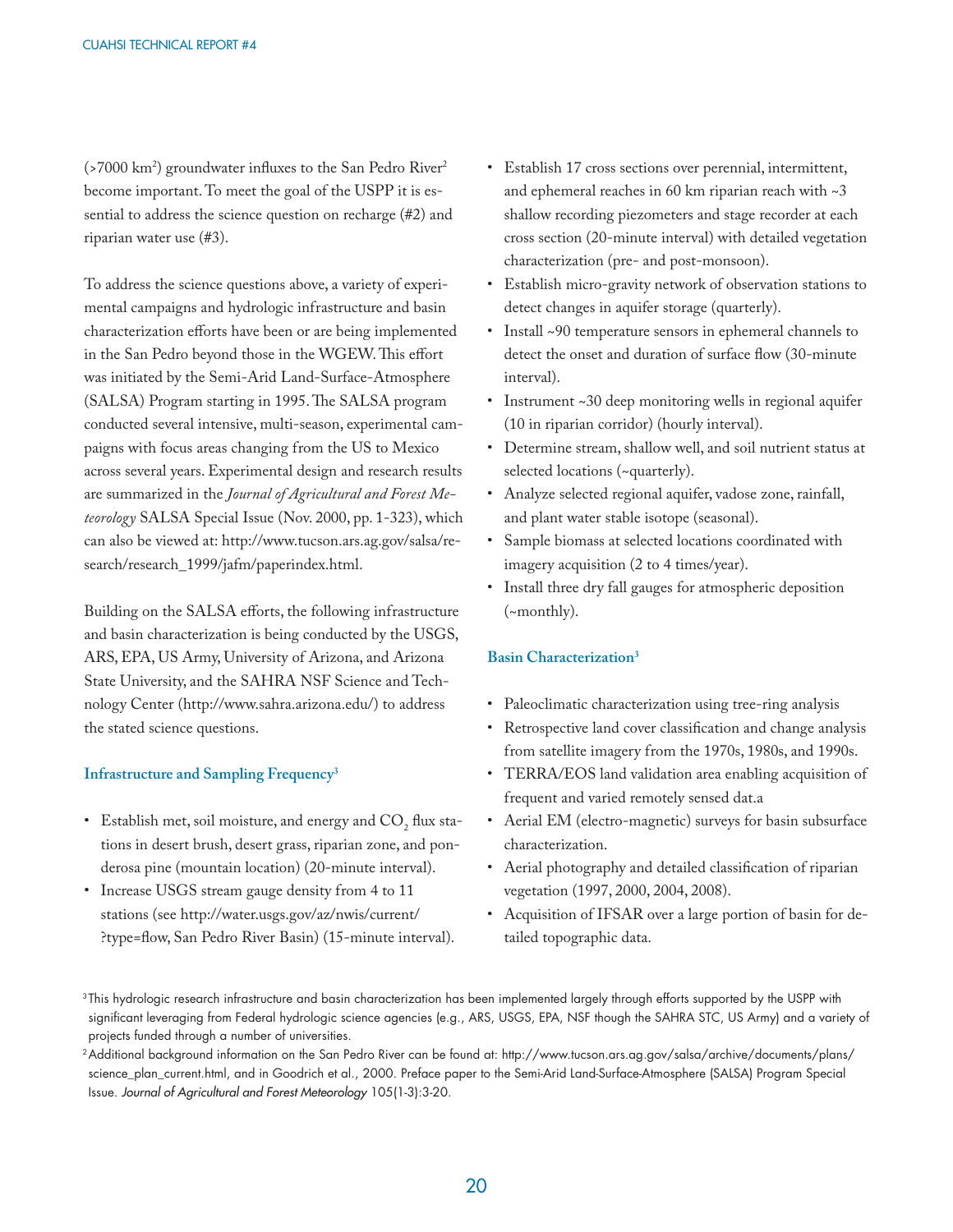- Approximately 20, 20-meter boreholes with vertical characterization of physical properties, and chloride, tritium, and silicon $(32)$  profiles.
- Compile, document, and make most GIS data layers available (see http://www.epa.gov/esd/land-sci/html2/sanpedro\_home.html).
- Detailed geophysical surveys in riparian alluvial aquifer.

Of course, the nature and character of the hydrologic infrastructure and basin characterization will depend on the nature of the science questions being addressed and the hydroclimatic and land use characteristics of the basin. In addition, it should be noted that entire predetermination of instrumentation types and locations was not possible. Through iterative acquisition of knowledge the hydrologic infrastructure has been developed incrementally. While many investigators are studying various facets of hydrological science to address the questions noted above, few if any to our knowledge are investigating all these facets simultaneously within a single large basin. Herein lies the true power of an LTHO to quantify the nature and degree of coupling and interdependence between hydrologic, climatic, and ecological process with policy and resource management.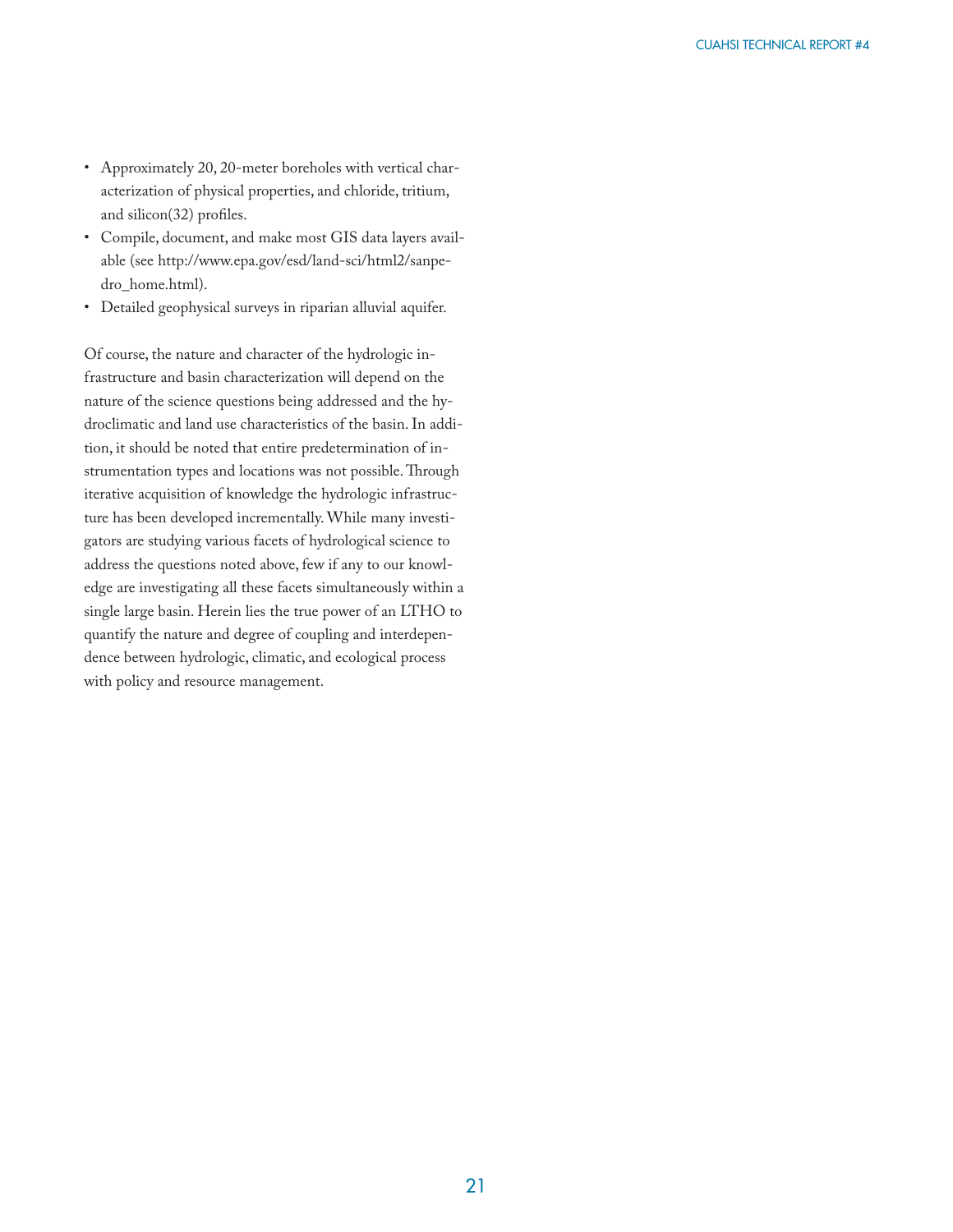## BUDGET ESTIMATES

The start-up and annual recurring costs of an HO are estimated here on the basis of analogy and extrapolation from existing watershed facilities, and the envisioned requirements for operation. Each site will have a varying level of infrastructure and data resources available at the outset, with an equally varying level of support from collaborating agencies. The federal hydrologic agencies, including the USGS, ARS, and FS, are expected to provide long-term, stable collaboration with CUAHSI for some sites. Other than sites in which these agencies have substantial investment and infrastructure in place (e.g., existing ARS, LTER sites, USGS gauges), or long-term commitments to develop new sites, the CUAHSI budget should be capable of supporting all core, long-term monitoring and measurement activity, as well as information management and dissemination. Additional funding or inkind contributions from other collaborating agencies (e.g., state, county, NGO) will provide strong leverage in extending or intensifying the HO activity in specific areas of interest to these partners. Lead universities on the HO proposals will also be expected to provide a level of matching funds with in-kind contributions of items such as faculty release time, office space, laboratory space, and graduate student support.

Based on experience in start-up and operation of LTER and ARS sites, the Oklahoma mesonet and USGS facilities, we can outline expected time tables and expenditures for the HOs. Expenses should be partitioned into start-up costs, including capital equipment, construction of facilities, and personnel; and annual operations, including equipment maintenance and replacement, administration, technical and education/outreach personnel, field supplies, and travel. A third category of expenses will be associated with shorter term field campaigns, which will operate to more intensively characterize diurnal to seasonal patterns of integrated hydrologic processes as directed by driving science questions.

First, we expect that the HOs will require a start-up time of 3 to 5 years before a functioning, interdisciplinary sampling and synthesis framework is fully established. Start-up costs will be distributed over this defined period. It is counterproductive to attempt to develop and implement all aspects within one to two years as the development of the system will be a learning process (at least for the first HO) and will require careful and time consuming coordination between a set of individuals and institutions. Those sites that are further along in this regard at the outset will take a shorter time and this will be a consideration in site selection. The preproposal planning grants are partially designed with this in mind.

After the start-up period, the HOs will continue to evolve and develop their observational and measurement capability in response to advances in measurement technology and evolving scientific and water management issues. This will be funded from a set of sources including periodic upgrade funding from CUAHSI (analogous to LTER headquarters periodic disbursements to upgrade equipment); field campaigns which will implement new experimental or monitoring infrastructure, some of which will be designed to remain with the HO; and contributions from research partners or independent scientific teams concerned with specific scientific or management issues.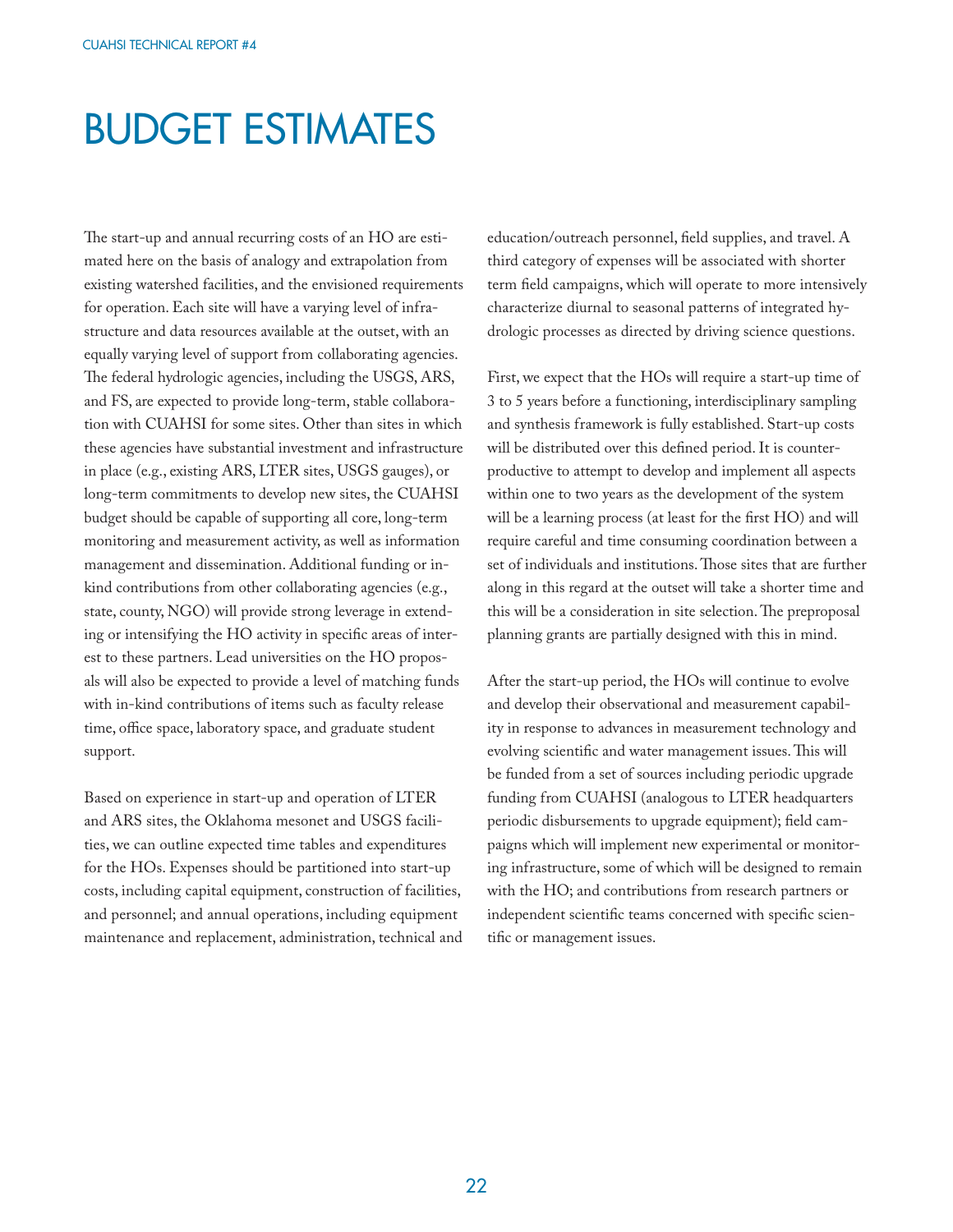Start-up costs will include capital for collection of

- 1. Baseline watershed characterization of the watershed, including high-resolution topography, land cover, soils, hydrogeologic conditions, and socioeconomic patterns and activity. Some of these will require periodic remeasurement.
- 2. Installation of more standard monitoring networks of stream gauges, meteorological stations, groundwater observation wells, all with digital wireless communications,
- 3. Installation of more specialized equipment that may be unique to the specific HO.

The emphasis on developing scaling theories as part of the CUAHSI mission suggests sampling is done over four orders of magnitude. This requires substantial investment in monitoring infrastructure within the nested watershed system. Based on experience in LTER and ARS sites, the number of installations envisioned and approximate unit costs of installation, a start-up cost of \$20,000,000 disbursed over 3 to 5 years per site is estimated.

For core, recurring operations the following personnel budget items are required:

- 1. Hydrologic Observatory Director: Potentially a university faculty member with substantial release time, cost-shared with university.
- 2. Associate director for day-to-day operation and coordination of the facility.
- 3. Education and outreach coordinators and an information manager.

4. 12-15 technical service employees for field sampling, instrument service, information management (QA/QC, database, dissemination), and lab analysis.

Depending on the site, activity may be concentrated in specific seasons or locations. As an example, the San Pedro and Walnut Gulch site have more concentrated sampling during the three month monsoon season, with personnel available for other activity during the dry period. In the Neuse, there is not a distinct wet season, and sampling is typically continuous through the year. This produces different efficiencies and cost savings in budget, or the ability to reallocate funding to other, novel science questions.

Based on previous experience at these and other sites, an expected \$2-3M/year will be required for annual operating expenses.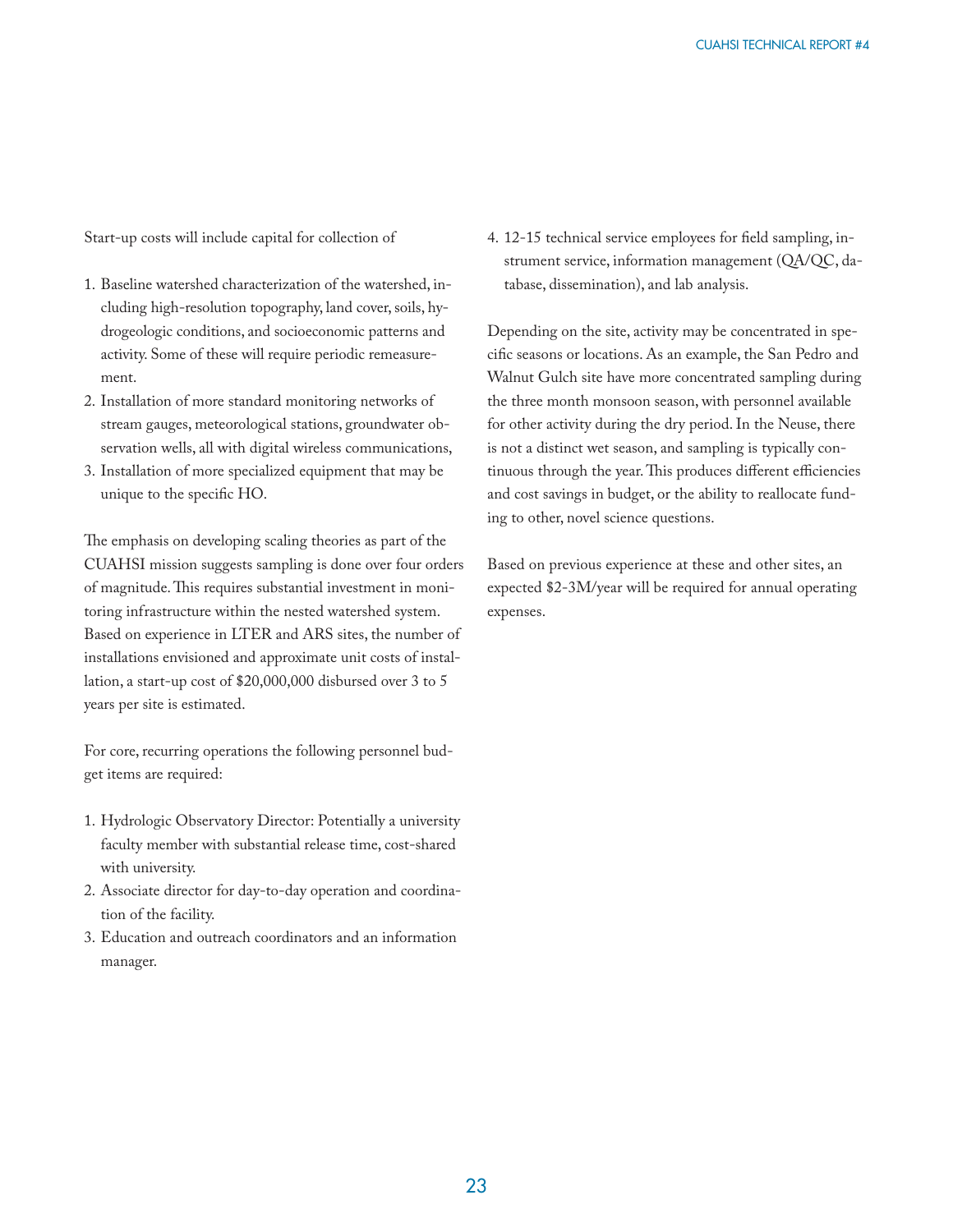### **SUMMARY**

It has been widely recognized in the scientific and policy community that major advances in hydrology and water resources will require the development of significant interdisciplinary theory and measurements to integrate the roles of atmospheric, ecosystem, and societal interactions, as well as the information necessary to pose and test scaling relations. At present, our ability to provide the framework necessary to accomplish these goals is limited by fragmentation between water-related disciplines in locations of research study sites, time scales of data collection and information generation, and by a lack of coordination in sampling, analysis, and synthesis of key hydrologic cycle components. While a set of water and water-related monitoring programs currently exist that would support elements of our proposal, none are currently sufficient to meet the challenges posed by the community's major scientific questions. The HOs are proposed to integrate and leverage elements of these programs, and build the additional components required to create the research infrastructure necessary to achieve significant advances in hydrologic science in the coming decades. It is emphasized that the focus of HO proposals must be to design, develop, and operate community research infrastructure to aid in realizing CUAHSI scientific goals. It is not a mechanism to propose the type of research that heretofore has been submitted to the NSF Hydrology Program. As noted above, this type of research may be conducted within one or more of the HOs and will be evaluated under an independent review process.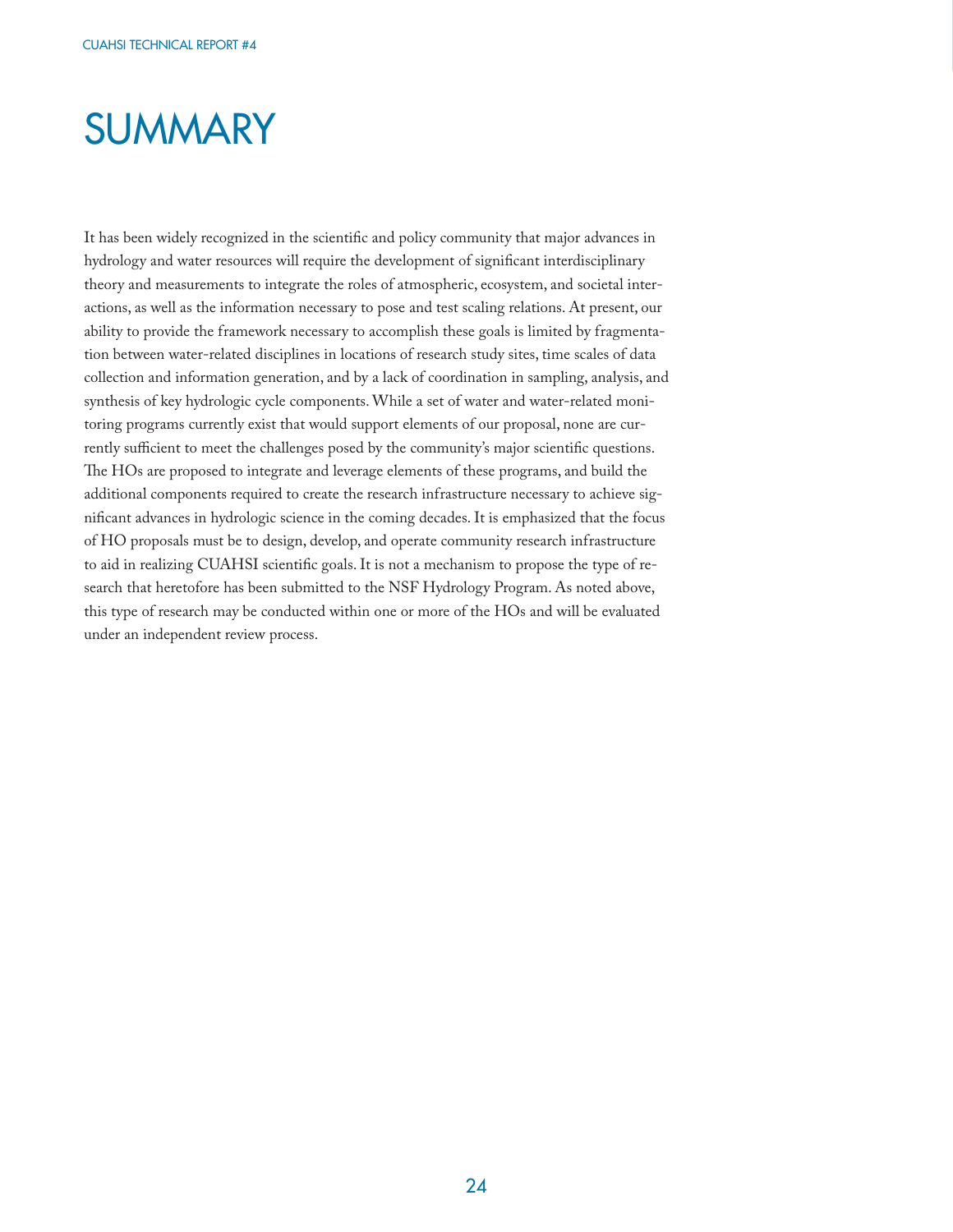This material is based upon work supported by the National Science Foundation under Grant No. 02-33842. Any opinions, findings and conclusions or recommendations expressed in this material are those of the author(s) and do not necessarily reflect the views of the National Science Foundation (NSF).